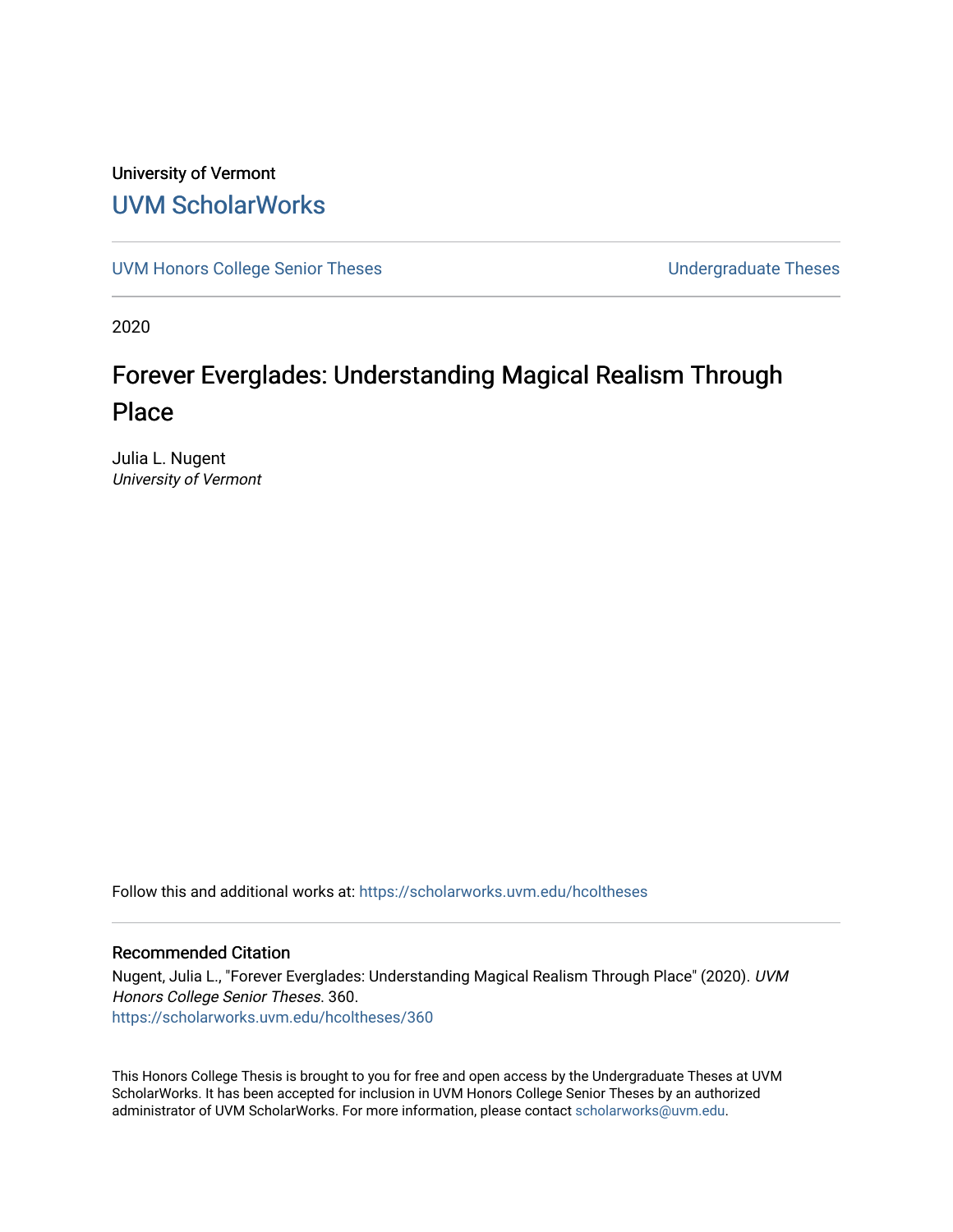### **Forever Everglades: Understanding Magical Realism Through Place**

Undergraduate Honors Thesis

By Julia Nugent

University of Vermont, 2020

Advisor: Valerie Rohy, English

Helen Morgan-Parmett, Theatre and Dance

Maria Hummel, English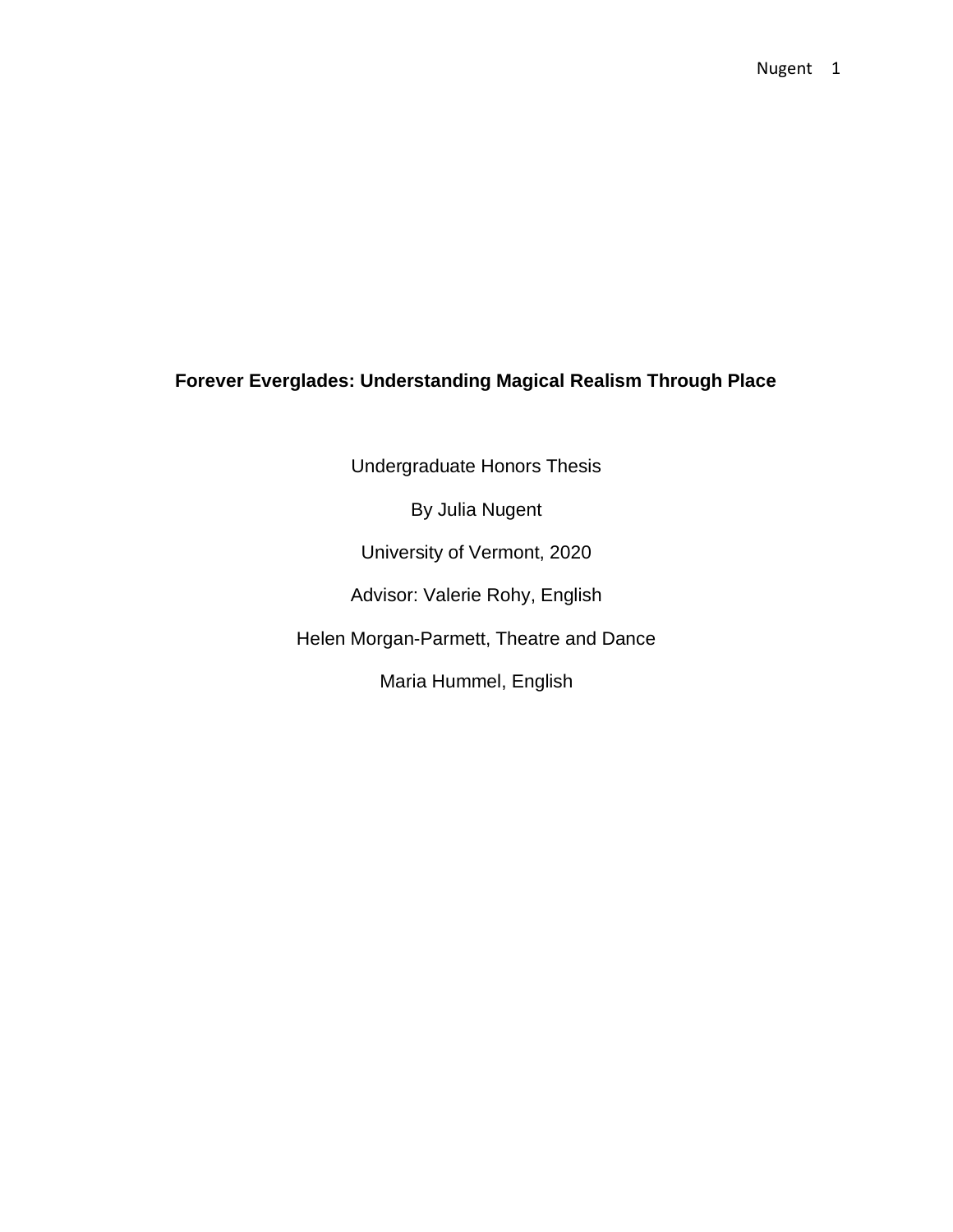| <b>INTRODUCTION</b>           | 3  |
|-------------------------------|----|
| <b>LITERARY REGIONALISM</b>   | 5  |
| <b>MAGICAL REALISM</b>        | 8  |
| SWAMPLANDIA!                  | 11 |
| <b>NATIVE AMERICAN THEMES</b> | 13 |
| <b>GHOST</b>                  | 20 |
| <b>CONCLUSION</b>             | 28 |
| <b>WORKS CITED</b>            | 31 |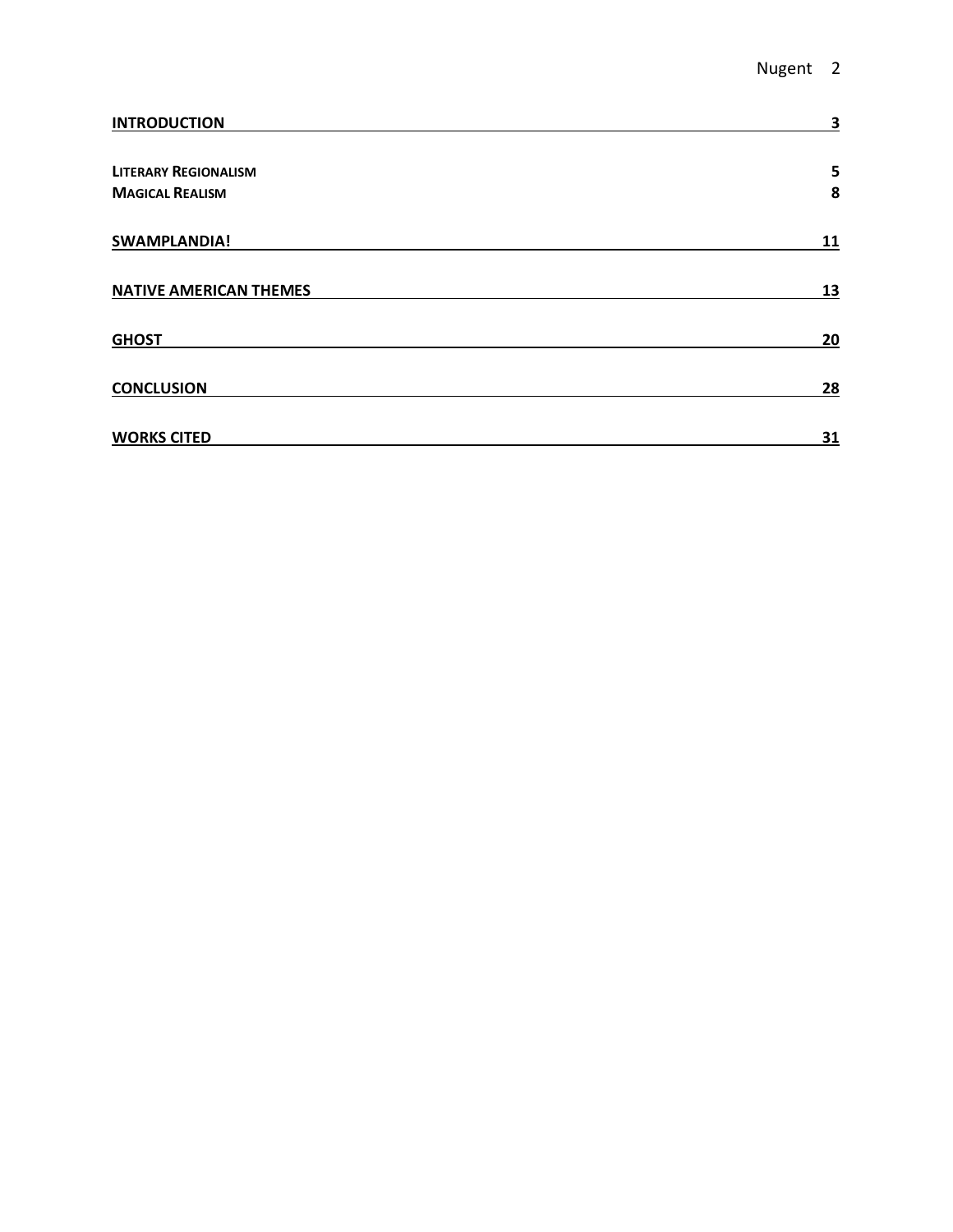### Introduction

<span id="page-3-0"></span>Magical realism is a literary genre that subverts the normal. Magical realism, as a literary genre, was born in Latin America and has since spread across the world. Magical realism is written as though it is realist fiction but with a magical twist. A crucial component of magical realism, however, is that the magic is never explained away. Rather, the characters address the magic with logical reasoning. Accepting the magic in magical realism is necessary for both the fictional characters and the readers themselves.

Magical realism has been defined by numerous scholars and writers, but there are incongruences. Magical realism has proven difficult to define. Even the name and origin of magical realism is murky as there was a tense transition from "marvelous realism" to "magical realism." People have debated "marvelous realism" vs. "magic realism," since the difference between the adjectives can allude to different meanings, as the former terminology was originally used by Hispanic writers to rebel against Western writing conventions. Marvelous realism turned local folklore and ancient myths into everyday occasions. Local folklore is a type of magical realism because it makes extraordinary circumstances a part of everyday life. Folklores are especially connected to indigenous cultures whereas Ancient myths are from a different time and place. As time progressed, however, the genre has broadened as writers build off one another. Furthermore, the origin of the term was used to describe art, not literature. The transference from art to literature has, in turn, inspired confusion about what magical realism is, or what it isn't, for modern-day scholars and literary critics.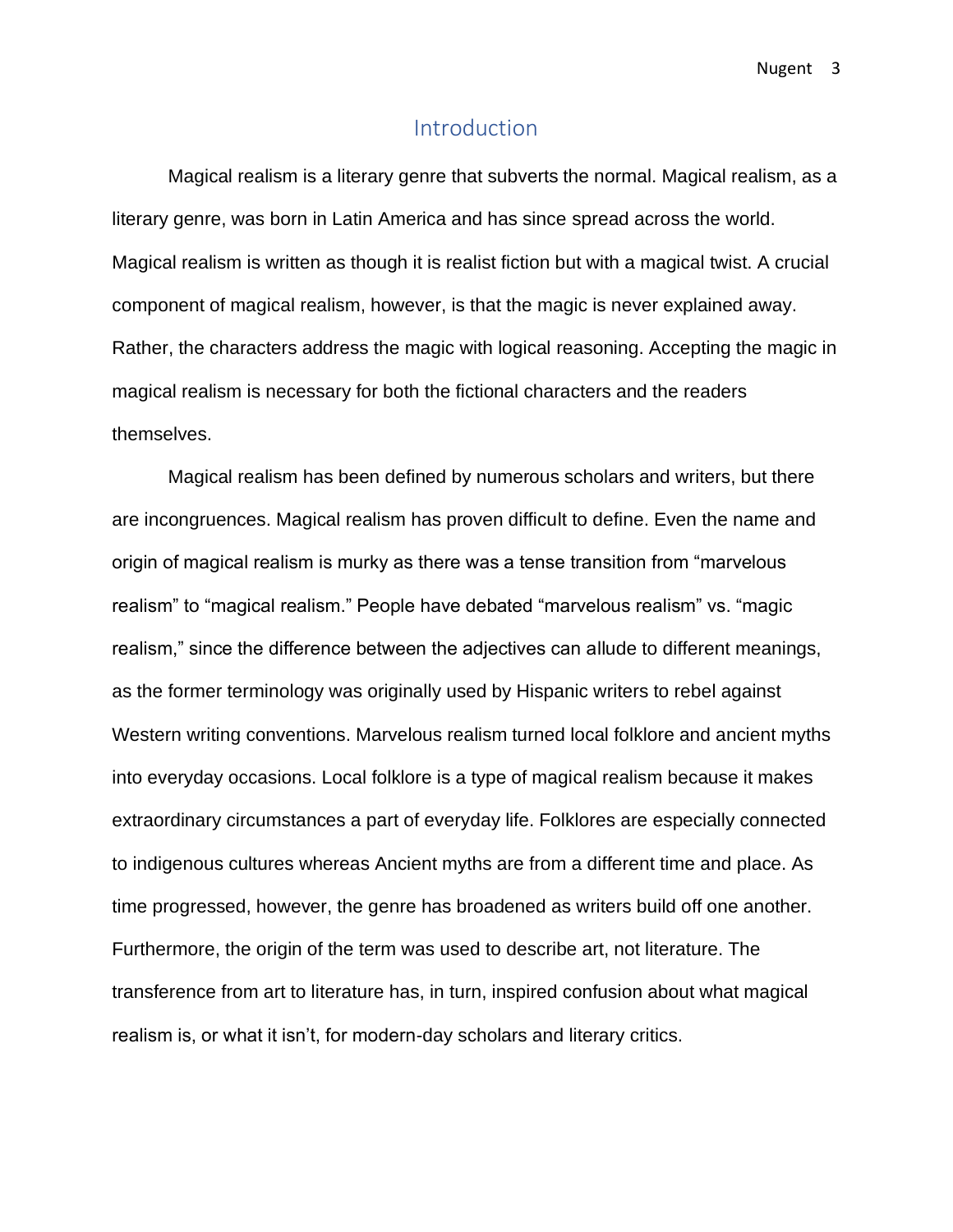I will explore magical realism by studying how it relates to place through a literary regionalist perspective. Literary regionalism further contemplates the significance of place by focusing on the characters, dialect, custom, and topography of a place. Literary regionalism, which used to be called "local color" explains how writing a place exposes how sex, race, class, etc. interact. Literary regionalism highlights the realistic aspect of magical realism since regionalism is typically written via realist fiction. Additionally, postcolonial branches off from literary regionalist thought since the politics of a place could carry a colonial history that literary regionalism must reconcile with.

I have selected Florida in part because of its personal significance. I was born in Florida and lived there for nearly two years, however, my connection to Florida is from my parents' memories and photos alone. From this standpoint, magical realism made the most sense for my narrative because of the mystery there. To rectify that, I will interview my parents on their experiences. While my lack of memory might seem like It would hinder my study, I think that it adds to the mystery and magic of Florida. My life in Florida is both real and unreal because while I don't remember, it did happen. Florida's environment is a major aspect for literary regionalists because of how important the Everglades is on an international level. The Everglades is the only place in the world where both alligators and crocodiles roam. The bogs and bayous offer incredible beauty but also danger. A floating log could be a large reptile, or it could simply be a log, or it could be something else entirely. The mystery of Florida inspired writers to wonder about the magical properties of the land. The Everglades has garnered a lot of attention and speculation due to its contribution to the world. The land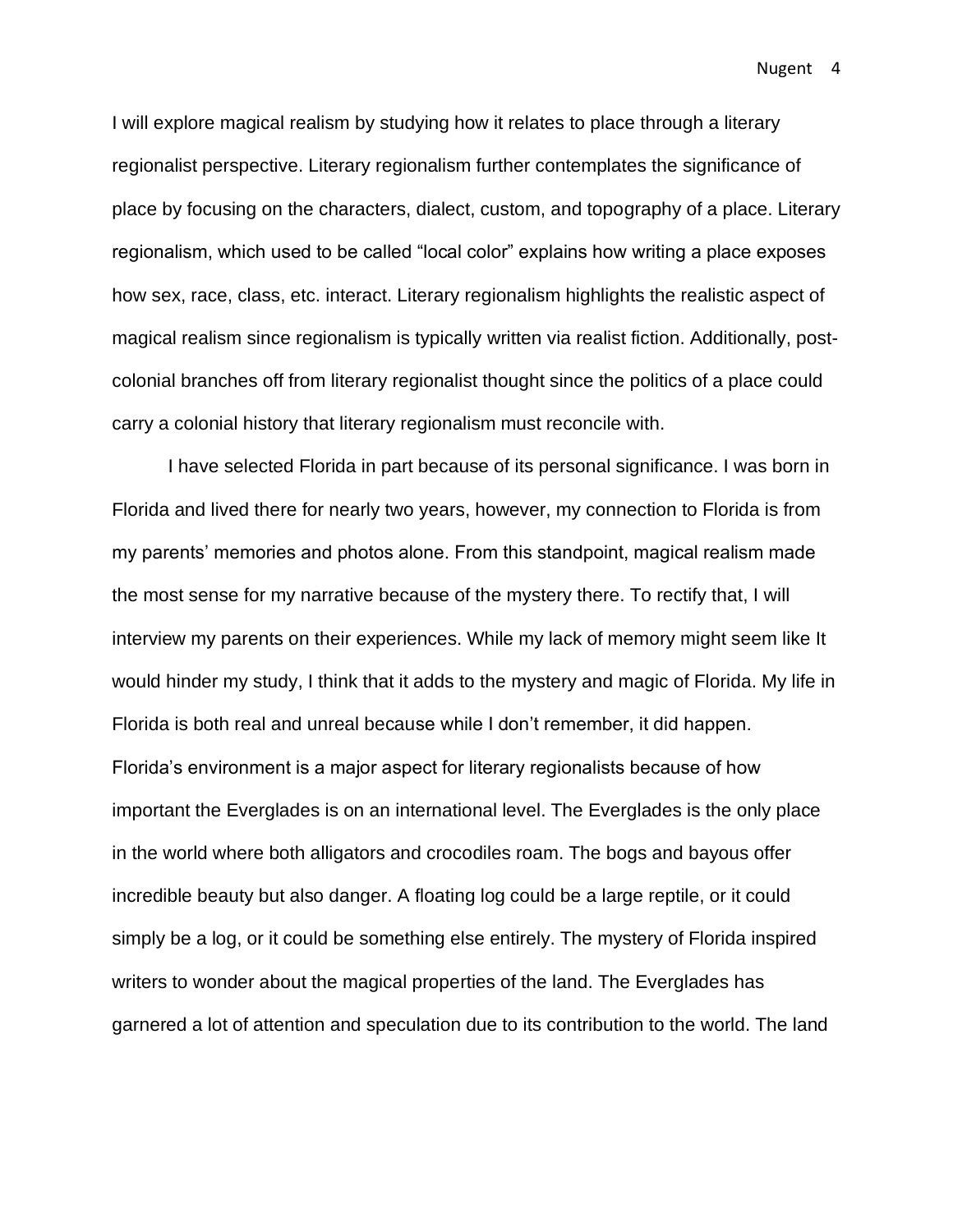and the memory of the land need to be treasured and past on before it disappears entirely.

To many vacationers, Florida is a popular destination. Disney World and Orlando Studios offer people a break from reality--a place where the make-believe is real. Walt Disney's dream has spread around the world, which resulted in people from all around the world traveling to visit Disney World. The company has produced and acquired staggering amounts of media. Disney produces movies, TV shows, and music under their name, but they also own Pixar, Lucasfilm, Marvel, etc. In so doing, Disney has successfully commercialized and privatized magical characters and stories. Disney has become more prominent in the world, but their magic is only artificial.

#### Literary Regionalism

<span id="page-5-0"></span>Literary regionalism explores every element of a place, from the topography, the cultural norms, language, and idioms, to how a specific place compares to the rest of the world. The genre, which became popularized in the Reconstruction era, provides great insight into social constructions such as feminism, race, and socioeconomics, as well as the environment.<sub>1</sub> Several literary regionalism authors illuminate the zeitgeist by keeping a narrow focus on how a specific place is affected during times of change. For example, during the Reconstruction era, when literary regionalism was in its early stages and was then known as "local color" and was perceived as having an overtly "feminine" focus. Since then, literary scholars have fought to change the name to "literary regionalism," as "local color" proved to be too condescending and problematic to be taken as a serious literary topic.

Nugent 5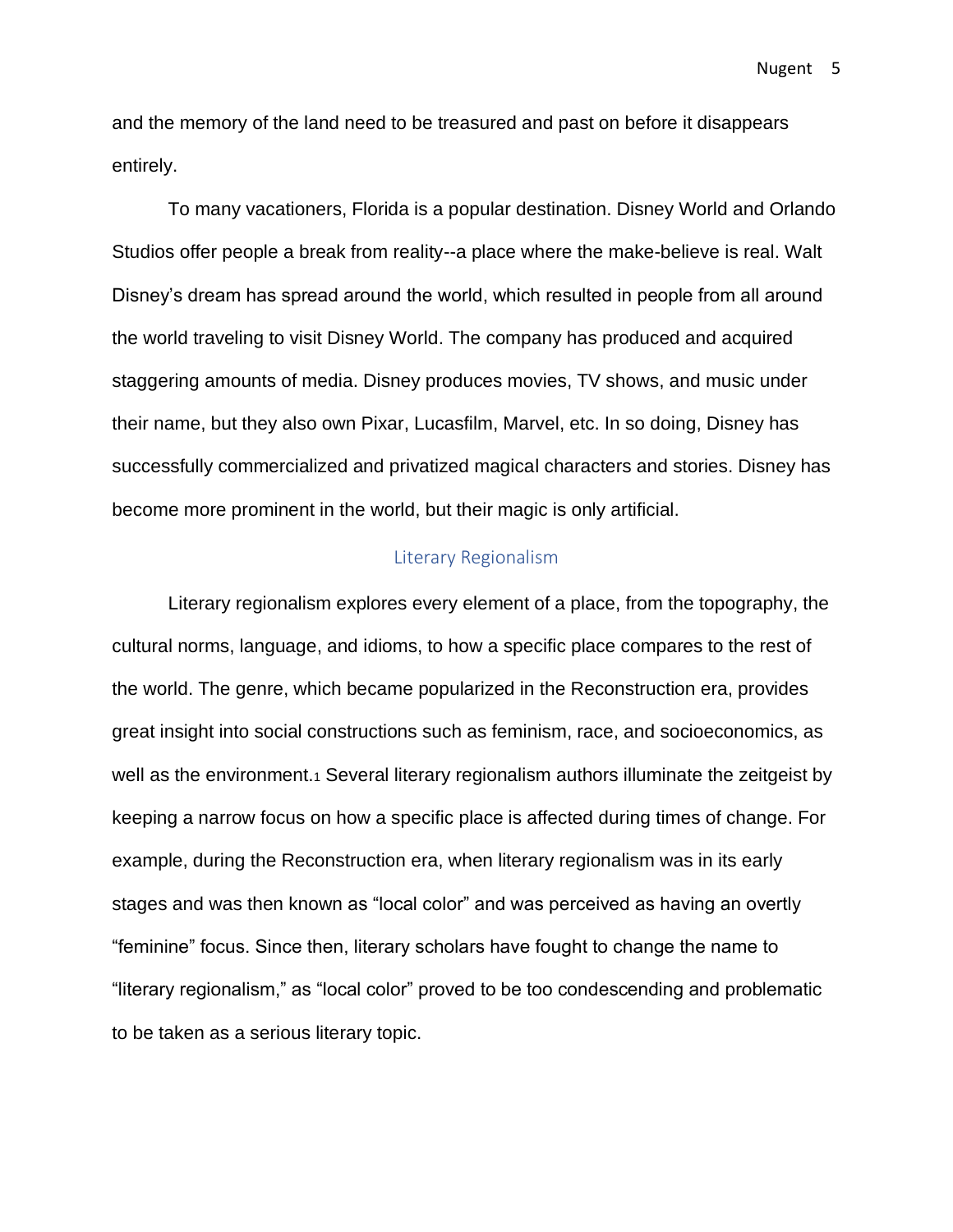Florida is no stranger to literary regionalism. The unique state has been actively involved with the literary regionalist canon2 for a long time. Such regionalist texts include *Travels* by William Bartram (1791), *Their Eyes Were Watching God* by Zora Neale Hurston (1937), *Yearling* by Marjorie Kinnan Rawlings (1938), *Rabbit at Rest* by John Updike (1990), *Florida* by Michael Gannon (1993), *The Wild Heart of Florida: Florida Writers on Florida's Wildlands* by Jeff Ripple and Susan Cerulean (1999), and *Florida Poems* by Campbell McGrath (2002). In 1947, Marjory Stoneman Douglas' *The Everglades: River of Grass* explored both the biology and history of the region in a way that had never really been done before.<sup>2</sup> *The Everglades* encouraged people to recognize how the land has deteriorated by writing about the human lives who had lived in the Everglades a long time ago. The comparison of what the Everglades used to look like prompted people to realize how much had changed since that time. Although *The Everglades* largely focuses on the people rather than the environment, the book's reception was more impactful to environmentalists:

In prose that appealed to a general audience, Douglas portrayed the Everglades as the lifeblood of an entire regional ecosystem. She was, in fact, the first person to conceptualize the Everglades as a living river, rather than a fetid swamp, one that flowed from Lake Okeechobee to Florida Bay, around islands and through cypress groves and sawgrass. "That was," her friend and fellow writer Helen Muir declared, "her genius." Her book inspired countless readers, partly because it was released just before President Truman made the Everglades a National Park in 1947. Since then, the Everglades have been under threat, but that is not to say that people do not continue fighting for the unusual ecosystem. One of the biggest threats to the Everglades,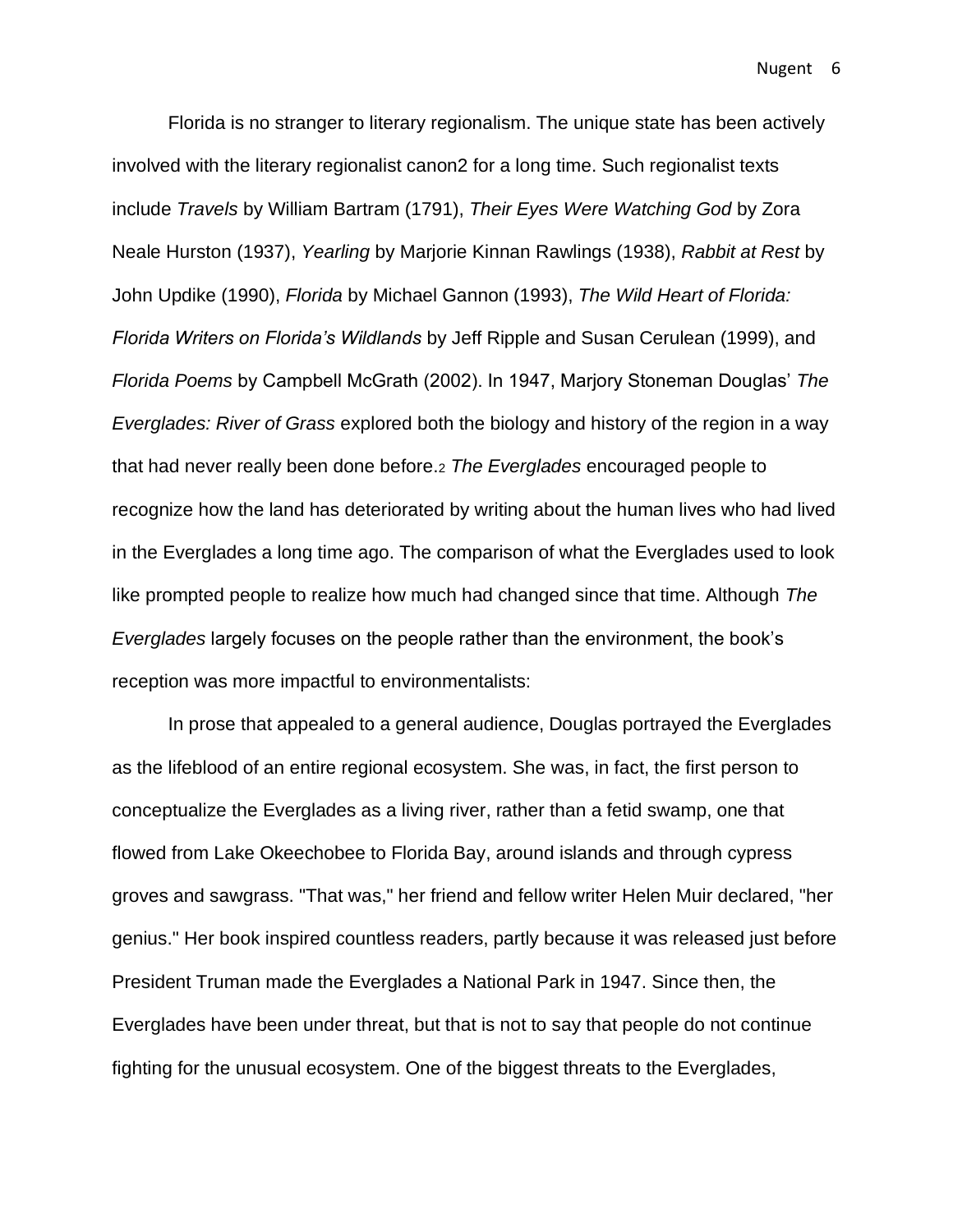specifically Lake Okeechobee, were the Big Sugar companies that were accused of dumping their fertilizer into the water. This is dangerous to the environment because the fertilizer causes an increase in the algae population, which in turn has killed thousands of fish and made people sick. After years of lobbying and negotiations, the companies have agreed to make the Everglades Agricultural Area Reservoir, which will divert water flowing to Lake Okeechobee and send water that will go past the treatment area to the southern Everglades marshes.<sup>3</sup> As of November 2019, the reservoir was scheduled to be completed in April 2024. Although there are many regions, each housing their own cultural identity, within Florida, the Everglades is important to all. People might not have the same perception of the park, but Florida would not be the same without the Everglades.

Florida is the home to many other bizarre phenomena from a cultural perspective. The infamous presidential election of 2000 brought a flurry of negative attention and scrutiny to the sunshine state.<sup>4</sup> The election came down to a few hundred votes which left the entire nation in breathless anxiety as both sides declared a preemptive victory. The political mayhem prompted thousands of people to question the local infrastructure's competency and agenda after roughly 6 million ballots, from sixtysix of Florida's sixty-seven counties, were destroyed before they could be counted. Many blame the confusing design of the ballots, later named the "butterfly ballots" for skewing the results in favor of Bush/Cheney. The ballots further proved to be unreliable when "hanging chads" were discovered in lieu of a clean punch to show the vote. The nation was under great turmoil because of the confusion caused in Florida.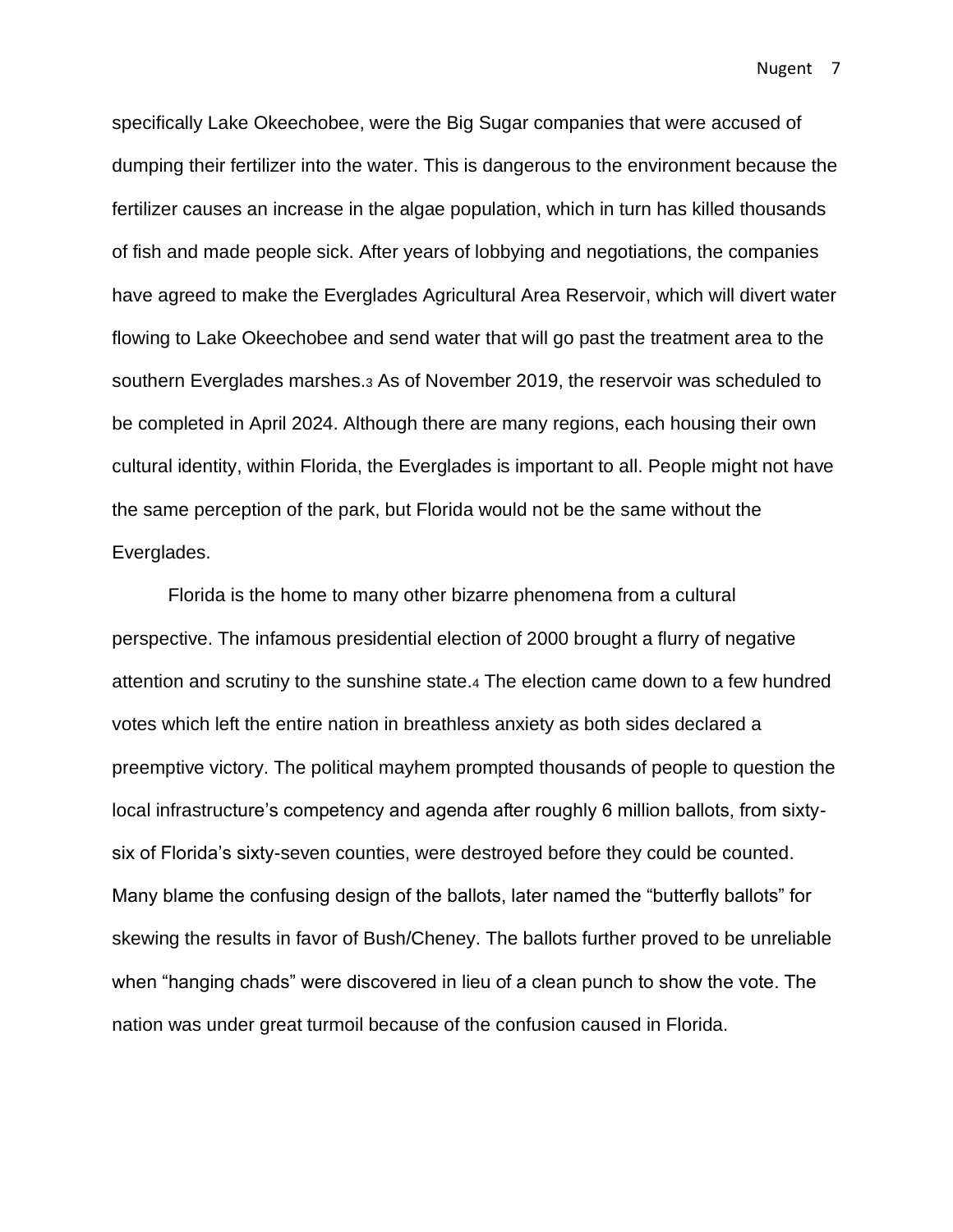The presidential election of 2000 is not the only time when people have looked to Florida as the epicenter of chaos and confusion. The Floridian public is well known for debauchery and head-scratching behaviors. The media has further pushed Florida's reputation with all sorts of insane headlines. The news seems extraordinarily wild due to the "Sunshine Law," which allows public access to official information that was enacted in the 90s.<sup>5</sup> Since then, the nation has been entertained with the wild antics of "Florida Man," and the headlines such as "Florida Man Threatens to Kill Man with 'Kindness,' Uses Machete Named 'Kindness'" and "Florida Man Sentenced to 10 Days for Dragging Shark Behind Boat.6" The "Florida Man" has been laughed at all around the country as the bizarre antics are beyond the pale.

#### Magical Realism

<span id="page-8-0"></span>Compared to other literary genres, magical realism's history is rather unusual. First, magical realism was a term used in art to describe paintings that twist the viewer's perceptions. Franz Roh, a German historian, and photographer inadvertently sparked the genre with his collection entitled *Magischer Realismus: Probleme der neuesten europäischen Malerei* (Magical Realism: Problems of the Latest European Painting) in the early 1920s.<sup>7</sup> Roh described the genre as one that is meant to disorient the audience while keeping one foot in reality. Roh describes the genre: "It seems to us that this fantastic dreamscape has completely vanished and that our real-world re-emerges before our eyes--bathed in the clarity of a new day. We recognize this world . . . we look at it with new eyess." A portion of the art that Roh focused on in his collection was of landscapes. For instance, Franz Radziwill's "The Strike (1931)" portrays a town that is seemingly normal except for the sky, which has a red moon and the clouds appear to be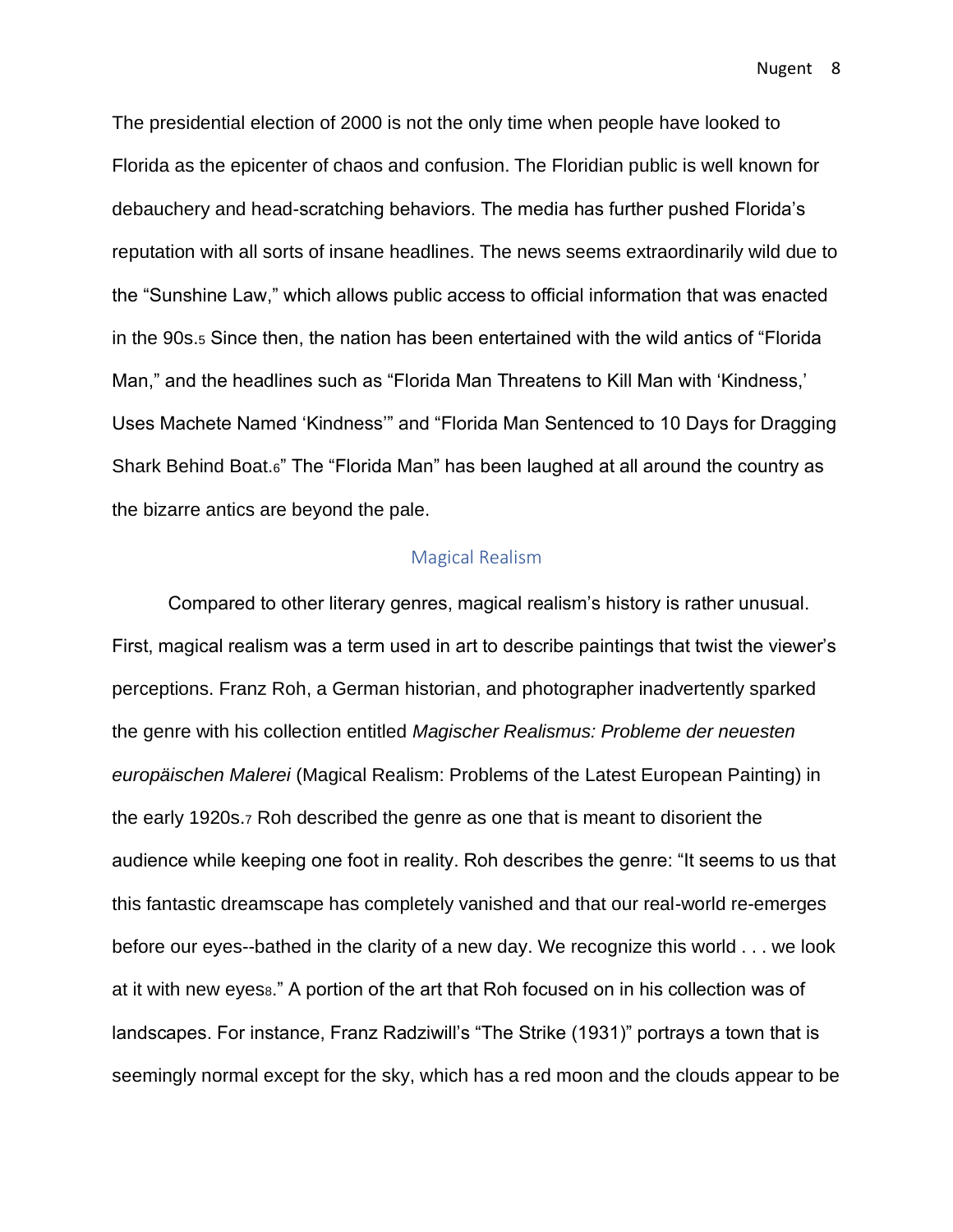torn open. Magical realism made its way from art to the literary world, specifically, in Latin America in 1955 when Ángel Flores, a critic of Latin American culture, published "Magical Realism in Spanish American fiction" in Hispania. Flores wrote about Kafka and Kafka's significance to Europe<sub>9</sub>. The publication of Kafka's work inspired Jorge Luis Borges, who then popularized the genre within the Latin American writing community. Although magical realism has not always been popular, the genre has gained momentum with such works as *One Hundred Years of Solitude* by Gabriel Garcia Marquez, *Like Water for Chocolate* by Laura Esquivel, and *Beloved* by Toni Morrison.

The critically acclaimed work that we have today was born out of numerous conversations and arguments about what magical realism is, and whether "magical realism" should be used as the name for the genre. Many scholars believe that "marvelous" or "fantastic" would be more appropriate to use. The difference between the terms was slim but important. Each name was meant to allow for impossible events in every-day scenes. Erik Camayd-Freixas studies how magical realism has been shaped by various theories as well as prominent writers.<sup>10</sup> "Marvelous realism" or *lo real Maravilloso Americano* was born under Alejo Carpentier, who was inspired by Cuban *santería* and Haitian *Vodou.* Carpentier sought to find the marvelous in hidden cultural artifacts and practices. Tzvetan Todorov counteracted Carpentier by defining the fantastic as the tension that arises between the explanation and acceptance of the mysterious. Todorov, "defined the fantastic as the tension between the possibility of a rational explanation and the disquieting acceptance of the supernatural—the unsettling prospect that the 'laws of nature' have been violated, thereby compromising the reader's sense of certainty and understanding of the world.<sup>11</sup> "Magical realism to Todrov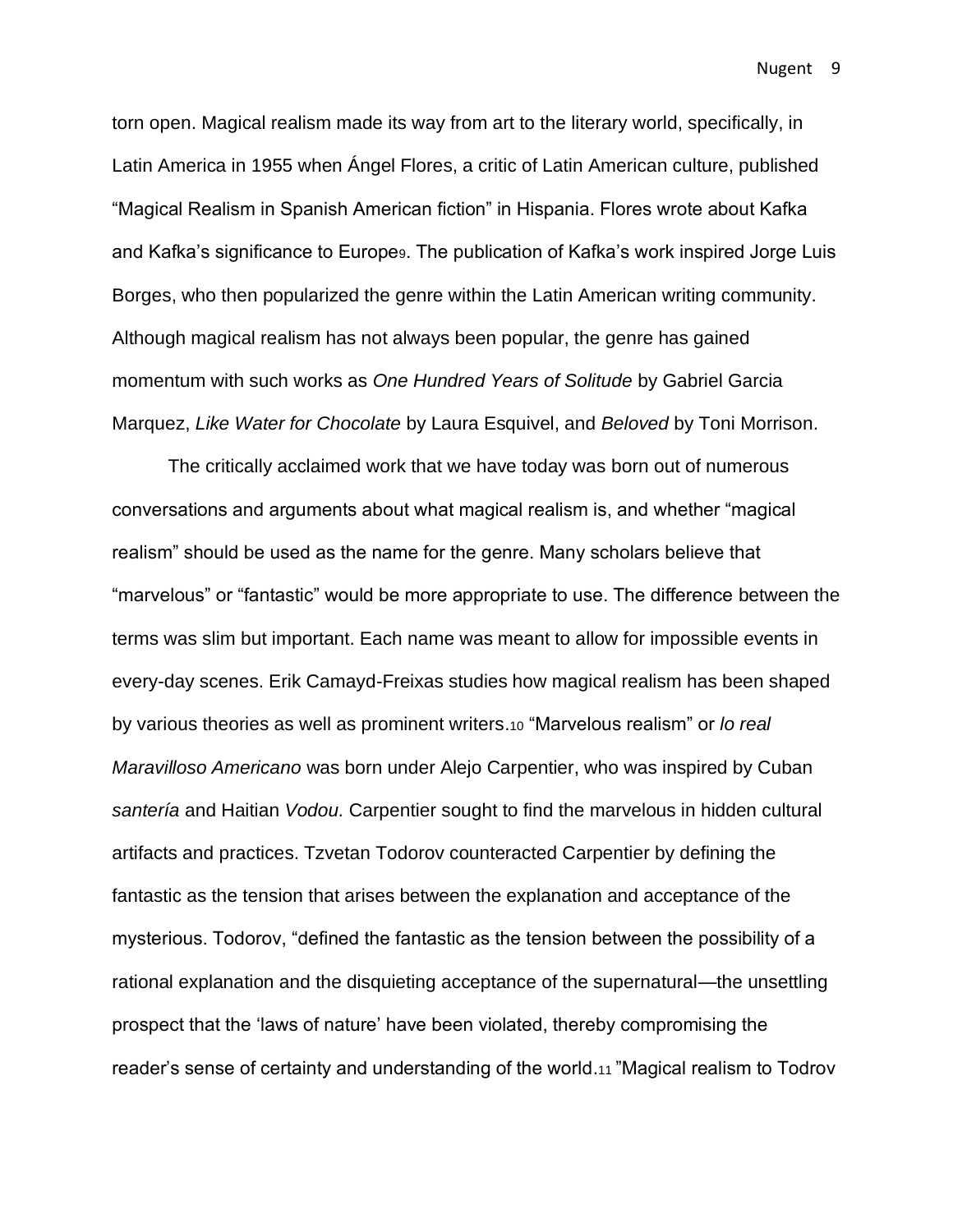is then the discomfort in not knowing what precisely is real and what is fantasy. That said, "magical" is argued to be the better of the three. Amaryll Chanady argues that magical realism, unlike marvelous, is not restricted to a collective (cultural) perspective. Chanady instead believes that the individual psyche matters because the individual's perception plays directly into the tension caused by magic in reality. This tension was important to Todrov as well because it makes the reader question their assumptions. Finding similarities and differences in definitions is important to how we understand magical realism. The conversation around what defines magical realism demonstrates how layered the genre is and how small differences can mean a lot. Ultimately, we use "magical realism" as that label has simply become the most widely known.

The history of magical realism is dense, expansive, and multicultural and yet, there is still a lot of disagreement over what magical realism is, who can use it, and what people should write about. Some Latin American scholars believe that only Latin American writers should write within the magical realist genre because the genre is deeply entrenched in Latin American culture. Carpentier claimed a divide between European and Latin American cultures:

Carpentier's reaction to Neo-Romantic exoticism\* was to call upon his peers to abandon all allegiance to European schools and realize that they need not look beyond their own authentic reality to find the marvelous which, lost to Western rationalism, was being artificially invoked, in disbelief, by the cheap "magicians" of surrealism and the avant-garde. By expressing on marvels— he claimed— we will have "something new to offer universal literature." Carpentier would have been gratified to read this new volume and find out that artists around the world would

\* A literary genre popular in Great Britain in the 19th century which often compared "nature" to "civilization" and is criticized for its xenophobic themes.

https://www.researchgate.net/publication/326541046\_THE\_BASIC\_CATEGORIES\_OF\_NEO-ROMANTICISM\_IN\_THE\_19th\_CENTURY\_BRITISH\_LITERATURE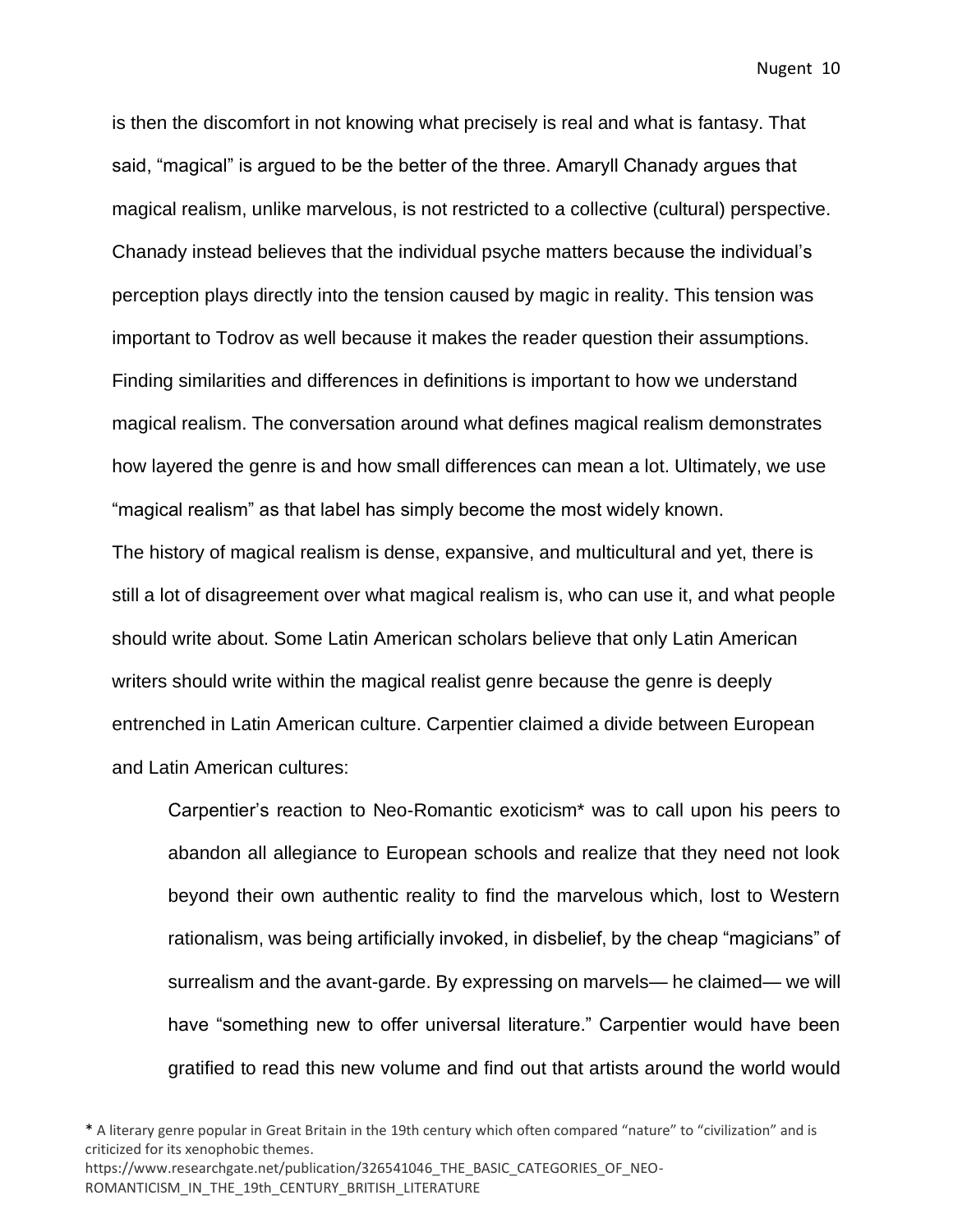heed his advice with respect to their own autochthonous traditions, thereby decentering the codes of fiction and of Magical Realism itself.<sup>12</sup>

Furthermore, various scholars argue that magical realism needs to focus solely on marginalized groups. These arguments are ultimately about preserving one's culture and empowering the people against exterior threats. To many, magical realism is not just a genre, but rather a way to preserve their way of life. Likewise, Camayd-Frexias, in his essay "Reflections on Magical Realism: A Return to Legitimacy, the Legitimacy of Return," argues that magical realism was intended to focus on what he calls "the primitive." Camayd-Frexias defines the "primitive" as marginalized peoples who are juxtaposed against "the modern," or elite peoples. Ultimately, Camayd-Frexias concludes that we need to look past our differences and instead embrace our similarities, that magical realism does not belong to any group of people.

Since literary regionalism is a genre that focuses heavily on a place and cultural markers, it only makes sense that these two genres could intersect. As mentioned earlier, magical realism often draws on political and social issues to illuminate on marginalized people. Magical realism comprises many of the same elements that literary regionalism sees how a place is imbued with its specific identifications. The genres corroborate given that magical realism changes what we know to be real. Looking now to novels will shed better light on how literary regionalism and magical realism agree when they disagree, and the ethics that are involved.

### Swamplandia!

<span id="page-11-0"></span>Karen Russell's *Swamplandia!* intertwines the natural wonders of Florida's environment with fantastical events. Her novel focuses on a family living on an island off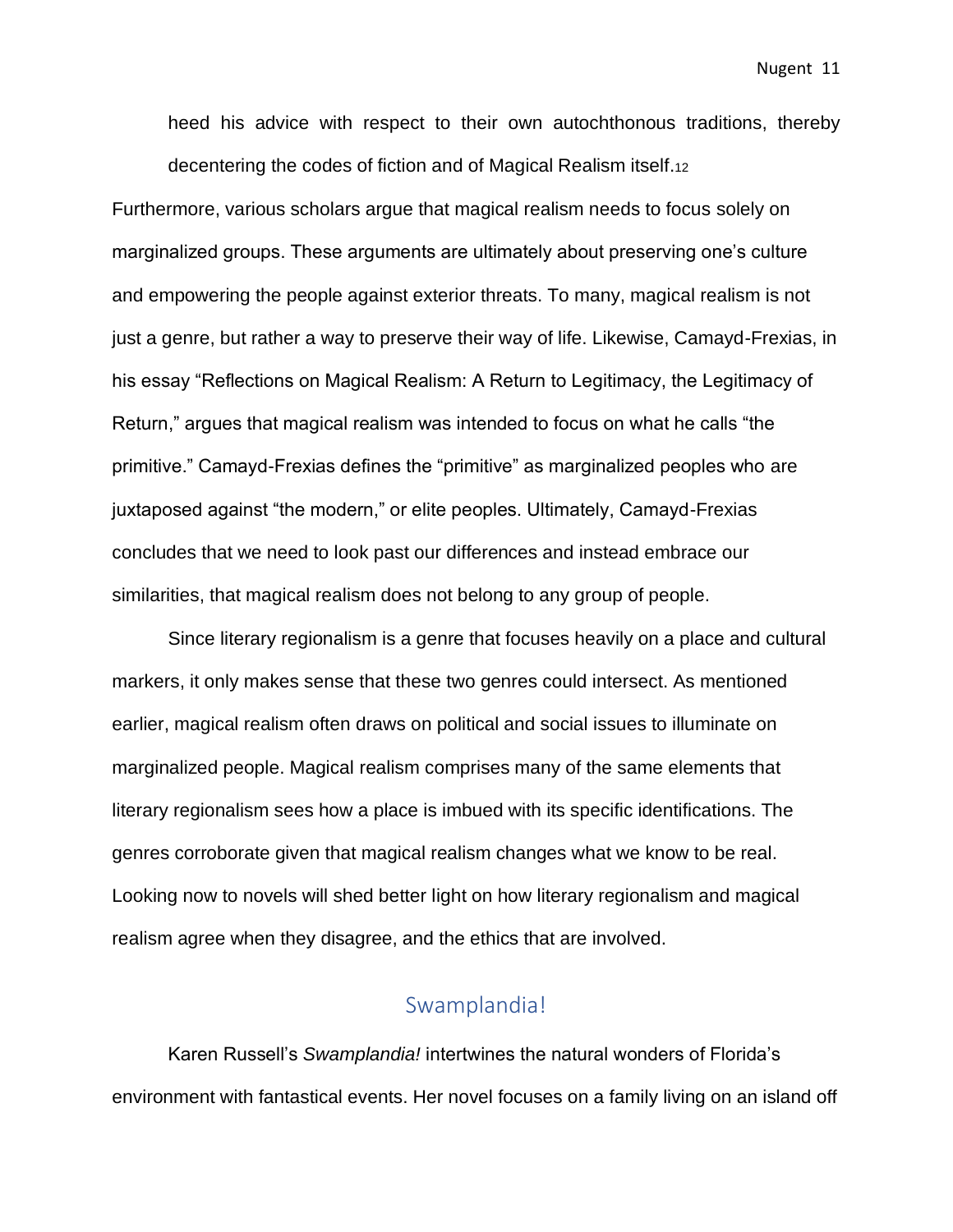Florida's coast. The family pretends to be Native American and operates an alligatorwrestling theme park called Swamplandia! The story is told through two narratives: the stories of Ava Bigtree and her brother, Kiwi Bigtree, and their attempt to solve the family's problems. Ava struggles to reconcile with her new life after her mother, who was also the star performer, dies and her family struggles to keep the park. Her problems are worsened when her father leaves for the mainland. Afterward, her sister, Osceola, runs away on a washed-up dredge ship to the Underworld, which is a place beyond the Everglades where she believes dead people exist. She leaves to be with her ghost boyfriend, whom she communicates via a Ouija board. Ava decides to go to the Underworld and bring her sister back with the help of Birdman, a mysterious stranger who guides their way. Meanwhile, Kiwi leaves for the mainland in hopes of getting a job and sending money back to the family. He finds himself working for Swamplandia!'s competitor, The World of Darkness and discovers that he is far over his head. The family ultimately learns that they do not need Swamplandia! to be a family and are able to come together to support one another.

Russell creates a striking difference between the island and the mainland. Where the island is authentic, the mainland is fake. Where the island is peaceful, the mainland is chaotic. Where the island is naive, the mainland is sordid. These rules are eventually challenged over the course of the novel, as Ava and Kiwi realize that their perceptions are too simple. By situating these two different places against each other, Russel sets up a fundamental issue within literary regionalism in the search for authenticity.<sup>12</sup> These two places are played off each other so that they both become the "other." Ava idolizes the island, whereas Kiwi prefers the mainland. That difference in perspective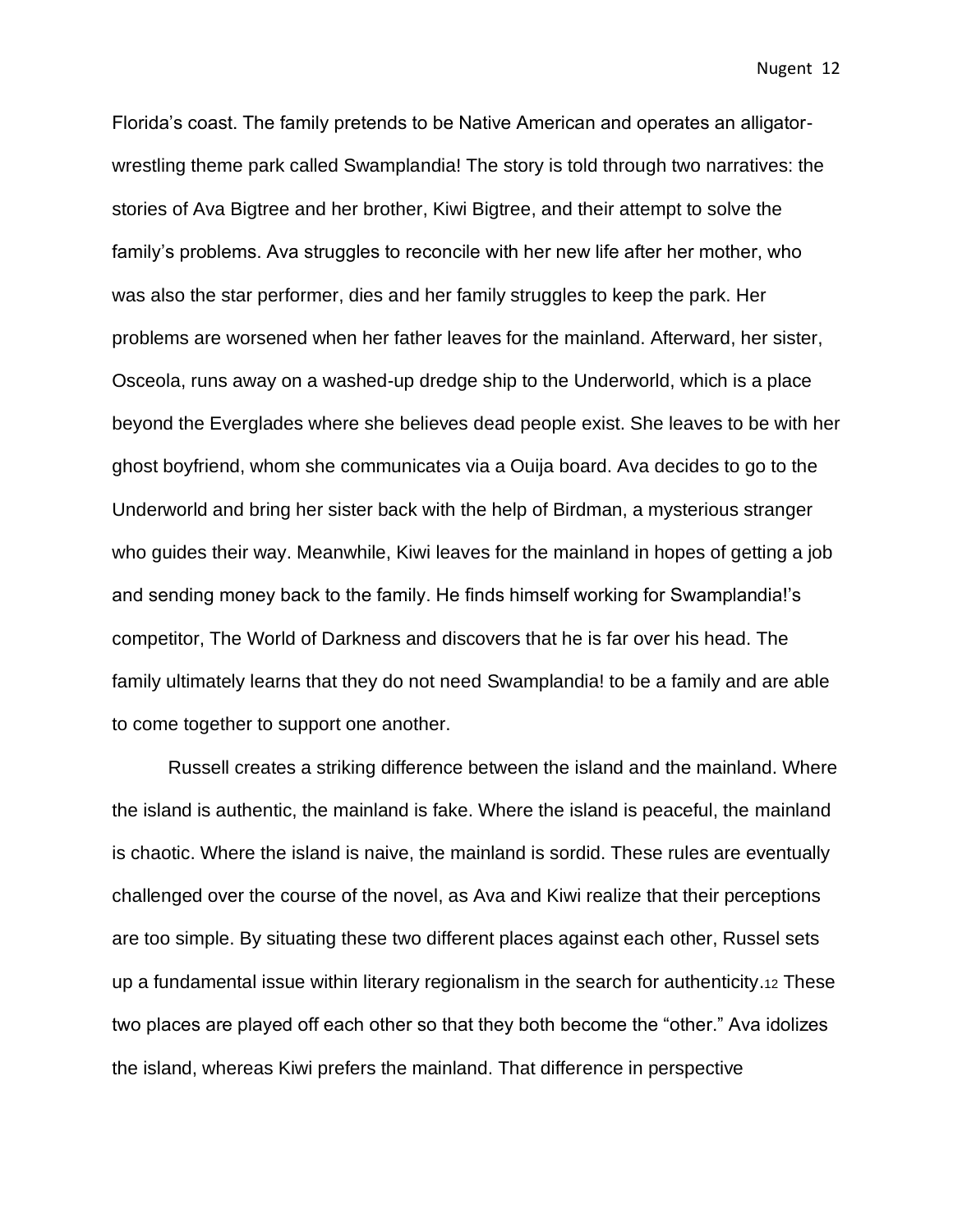demonstrates how each character only sees a part of the whole. The narrow representation of either place threatens the family since it creates a divide. Yet the paradox allows for multiculturalism to thrive. Even though the family ultimately has to move onto the mainland, the island and their identity are not gone. Ava realizes that the family did not Swamplandia! to exist. The gap between the island and the mainland is then bridged since Ava and Kiwi realize that both place their appeal as well as flaws.

### Native American Themes

<span id="page-13-0"></span>Evidently, *Swamplandia!* pushes a North American postcolonial narrative but the result is ethically dubious. The reader is taken on a guided tour of the past through Florida's history. As aforementioned, magical realism is widely considered to be a vehicle for postcolonial thought. *Swamplandia!* draws from Native American folklore, which in turn encourages the reader not to hold the novel to realistic expectations. Carpentier had argued that magical realism should stem from an indigenous culture that is otherwise dismissed by colonial powers. Magical realism, within the Native American community, has different names: Nora Baker Barry refers to the genre as "spiritual realism" while Renato Okri uses "shamanic realism." Rose Hsiu-Li Juan summarizes magical realism within the Native American writing community:

Many contemporary Native American writers resort to a magic realist way of writing in their attempt to do justice to the spiritual and the physical realities coexisting in their cultures. In their works this world and the spiritual world are inseparable. Their spiritual tradition, as found in the traditions of a medicine man, vision quest, manito (non-human spirit), allows the texts to transcend »realism« and move into what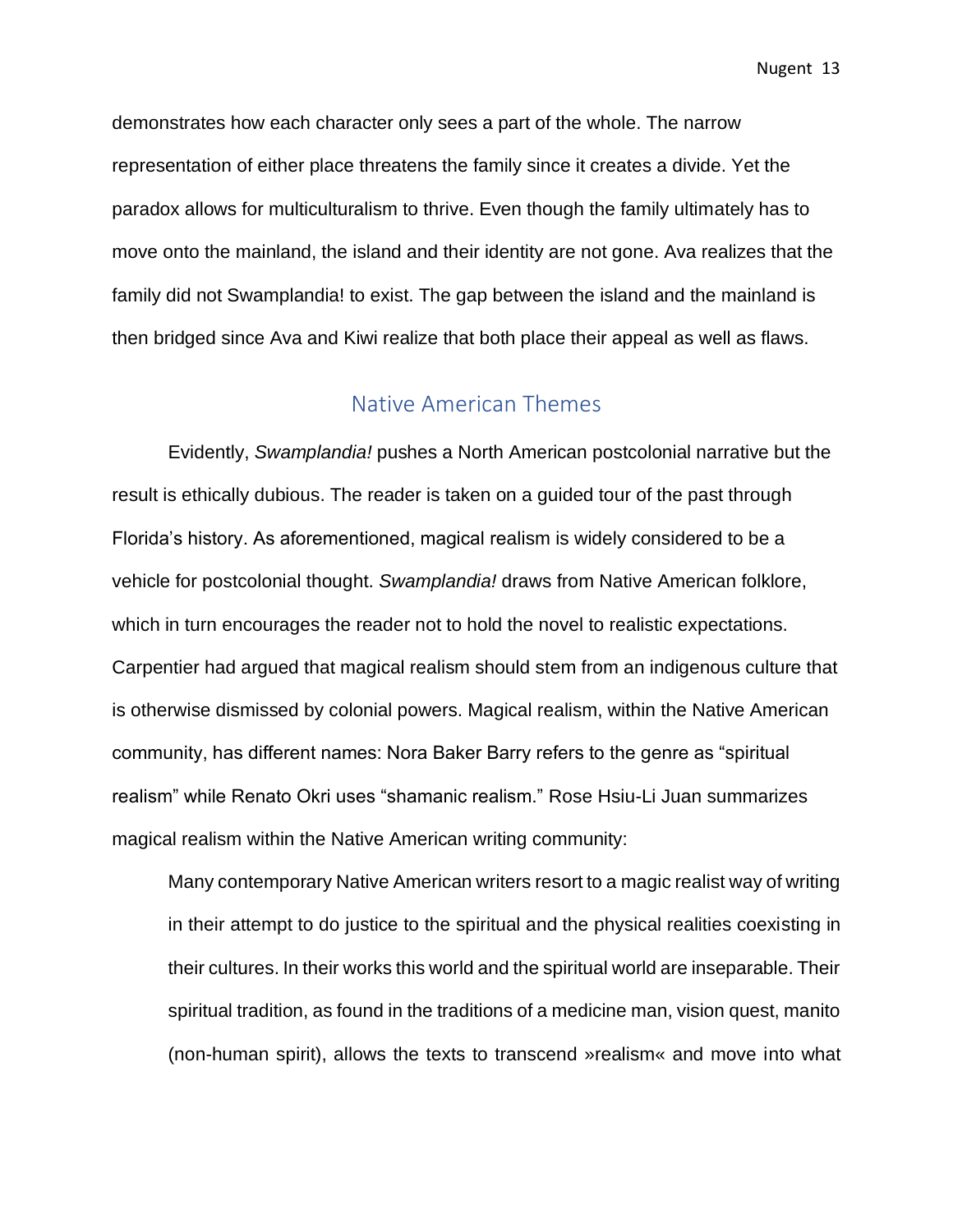might be called »spiritual realism«. By amalgamating the real and the magic, the

Native American writers are able to present a more holistic view of Indian reality. 13 The definition that Juan provides agrees with the other aforementioned definitions. The magical/fantastical event is situated in reality so that the magical/fantastical event becomes reality, thus suspending the reader's disbelief. Russell manages that by introducing the reader to Birdman and the Underworld. Yet the question that remains is who benefits from *Swamplandia!* The reader believes in Birdman, a character made from Native American icons, and in the Underworld only to be betrayed. That betrayal is one of the ways in which Russell does not align with Native American magical realist writers. The fact that Russell incorporates Native American folklore but does not include any truly Native American voices is disconcerting and goes against Carpentier's idea of magical realism.

Florida's past cannot be ignored and indeed Russell does not ignore it; rather, she capitalizes on its past. Looking specifically at the Native American history of how Andrew Jackson pushed the Seminoles further into the Everglades in the 1800s, Russell acknowledges the past in part by naming a central figure "Osceola" after the Seminole Chief and by writing Ava's awareness of America's history. Yet Russell complicates the family's relation to the land by having them pretend to be Native Americans themselves. This insensitive and appropriative relation is mirrored in white American writers who too often romanticized America's past:

As in the works of Frank Bird Linderman, Mabel Dodge Luhan, and John Neihardt— whose original inclusion in the series to write the book on the Missouri River speaks to these points— the depiction of Indians in Rivers often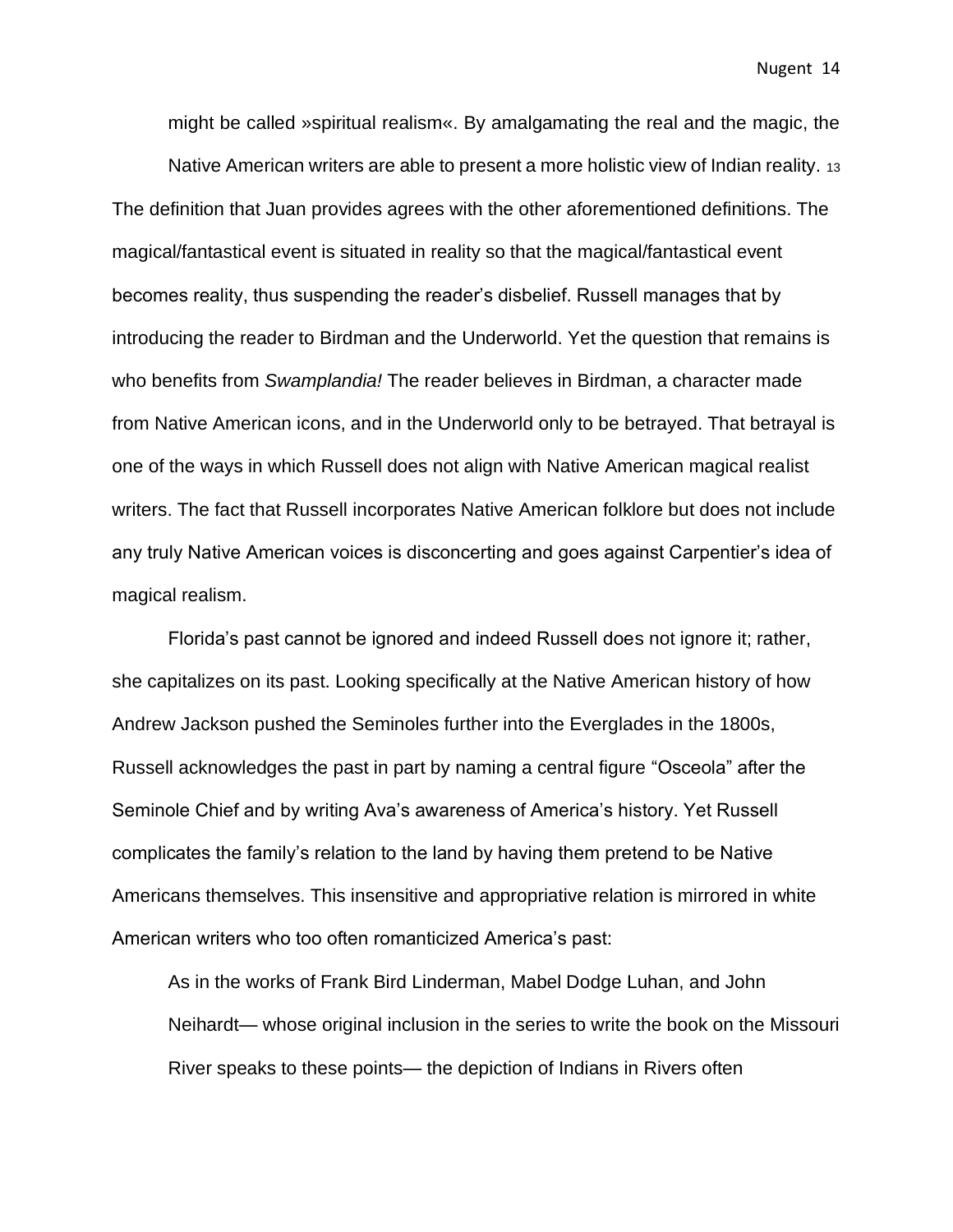participated in the romantic, anti-modern discourse so prevalent during the era. Indians and their cultures represented a simple, primitive, and natural antipode to the depressed modern condition.<sup>15</sup>

Writers in the past have romanticized the lives of Native Americans by reinforcing harmful stereotypes of "simplicity" and "authenticity." The problem too is that white American writers pretend that Native Americans are a part of the past. The issue with the "vanishing Indian" myth is that it dehumanizes people, erases the Native American peoples who are still very much alive in the 21st century, and conceals the American government's genocide.<sup>14</sup> The vanishing Indian myth treats people as props rather than real people. Furthermore, the myth separates Native American peoples and makes them the other.

Although the Bigtree family fakes a Native American heritage, Birdman most significantly appropriates Native American culture, by besmirching popular icons. Christopher Rieger further explains Birdman's character when he notices that there is a connection between Birdman and Native American mythology.<sup>16</sup> Rieger examines Swamplandia*!* uses Native American myths as an introduction to adulthood. He argues that Birdman is related to the Northwestern Thunderbird, a man who can transform into a bird, and Kokopelli, a lothario. Furthermore, birds were very important to the Southeastern Ceremonial Complex (SECC) and Mississippian mythology. Birds are used to symbolize the upper world. Their mortal foes are serpents, who are creatures of the Underworld, and who are represented as crocodiles in *Swamplandia!* Again, Russell challenges the reader's familiarity with stereotypes by making the "good" character tropes amoral and vice versa. Birdman gradually seduces Ava through his infectious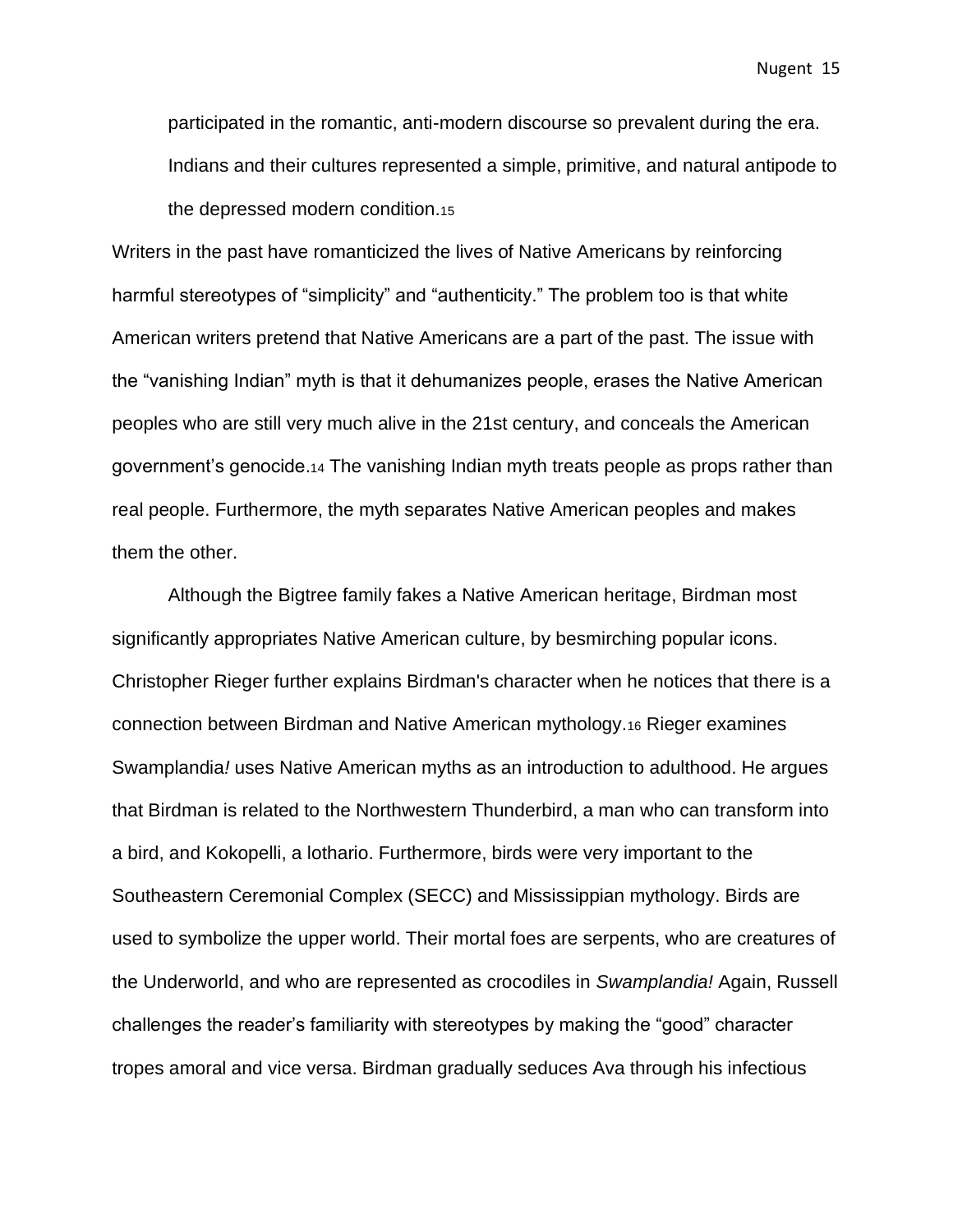song, by insinuating that his whistle was to attract her (her name is Latin for bird). He eventually rapes her. Rieger additionally points out that sexual violence is a harmful way to propel Ava to adulthood. The idea that Ava is empowered after the rape is extremely problematic, especially given that Native American women are often victims of sexual abuse.<sup>17</sup> Birdman is the most significant, and only, an homage to Native American mythology but he proves to be the antagonist in Ava's journey.

Another reading could suggest that the Birdman symbolizes the degradation of Native American culture. Birdman personifies the Northwestern Thunderbird and Kokopelli in the worst ways. This is not the only time that Russell examines Native American culture in a modern-day setting. Chief Bigtree, after leaving Swamplandia! is found to be working at Pa-Hay-Okee Gaming, which is a Seminole-run casino. The casino is a way for Russell to include Native American culture in a modern context. The transition between the old and new is seen here as Russell takes something known and twists it. Jason Marc Harris focuses on how Russell creates and reinvents the classic fairytale.<sup>18</sup> Birdman, according to Harris, flips the fairytale narrative by acting as a villain rather than a guide or hero as the reader would have expected from a typical fairytale. Birdman is introduced as a fantastical denizen of the island. He is dressed in a feather coat that lends him a false sense of magic and folklore. In reality, Birdman is not Ava's mysterious helper, which is a common trope in fairytales; rather, he is her kidnapper, abuser, and eventually rapist. Russell hints at his true nature in their conversations, when Birdman deliberately taunts Ava, thereby testing her naivety in a battle of wits. Birdman and Ava's dynamic on the first read seems to be innocuous enough given the unusual circumstances but his true intentions become clear on the second read when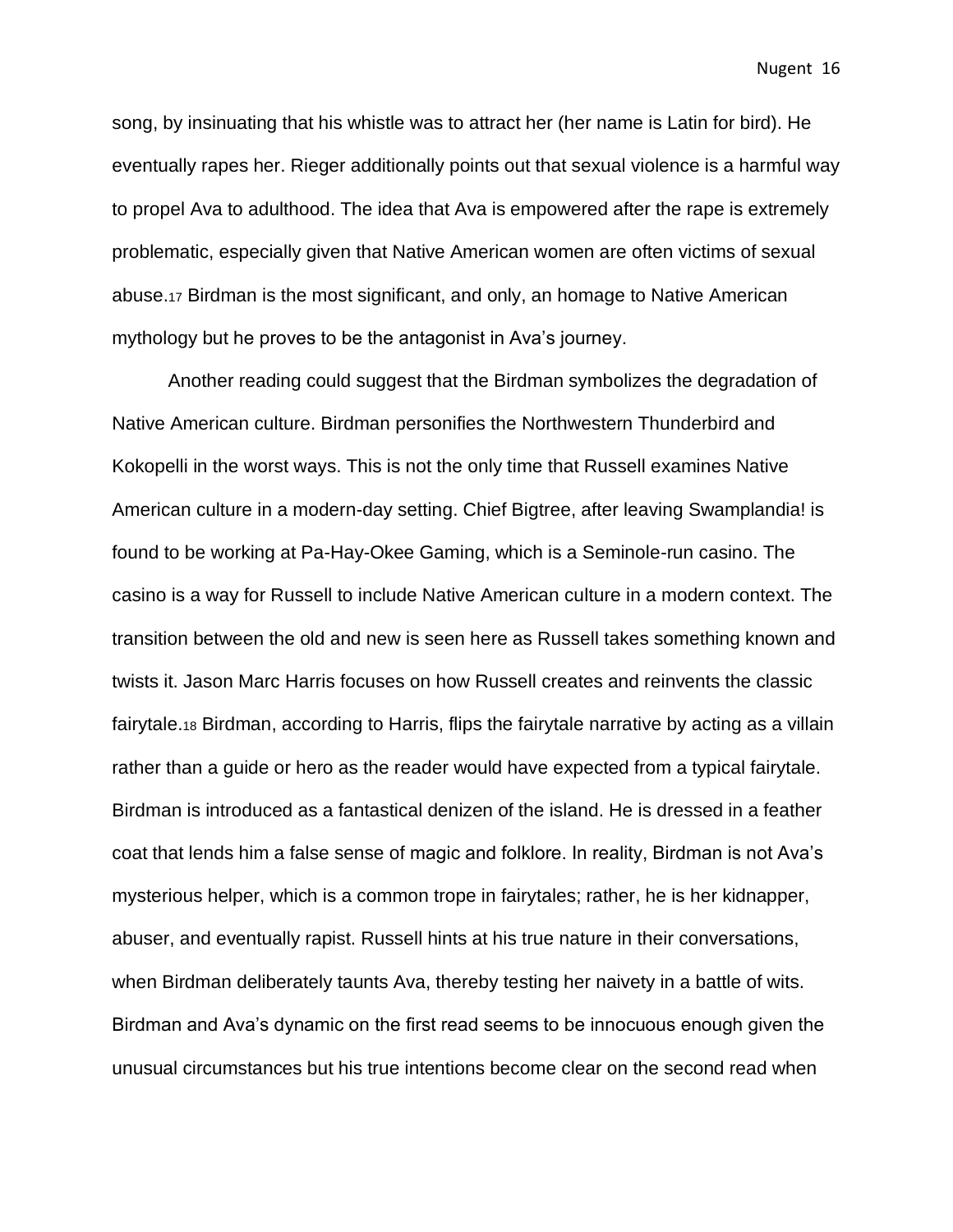the reader knows what Birdman will eventually do. These two different perspectives are like Birdman and Ava's conversations since they are not saying the same things, even though Ava does not realize that Birdman is lying. The reader too is disoriented by knowing the truth of their conversations but looking at the situation through Ava's perspective, which warps the world around her.

Russell balances out the narrative by adopting the cowboy trope before she ultimately proves the inherent flaws within the idolized caricature. The cowboy has frequented TV shows, movies, books, and cartoons, personifying the ideal "American Man" and "Wild West" spirit.19 He was one with nature, grounded, alone, and most importantly, free. The popular cowboy song "Don't Fence Me In" puts equal emphasis on his desires for both nature and independence. Kiwi most strongly represents the mythological cowboy in *Swamplandia!* as he independently sets out to find success. Kiwi, who has gone to work on the mainland, finds himself a stranger in a strange land. Kiwi attempts to study the social behavior he observes like an anthropologist, but he is often the butt of the joke. He believes that he can do better alone only to realize that he wants his family. After seeing his father at Pa-Hay-Okee Gaming, Kiwi imagines a scenario when he could be with his family again:

It would be a moment of savage forgiveness. No words required. It would be barbaric and a little gross, eating that lobster, but it would have the transformative effect of a new ritual on them. After the meal, they would be reconciled. They would make plans to return to Ava and Ossie and Swamplandia! They would bring Grandpa Sawtooth home, possibly they would go downstairs and gamble together, and win (360).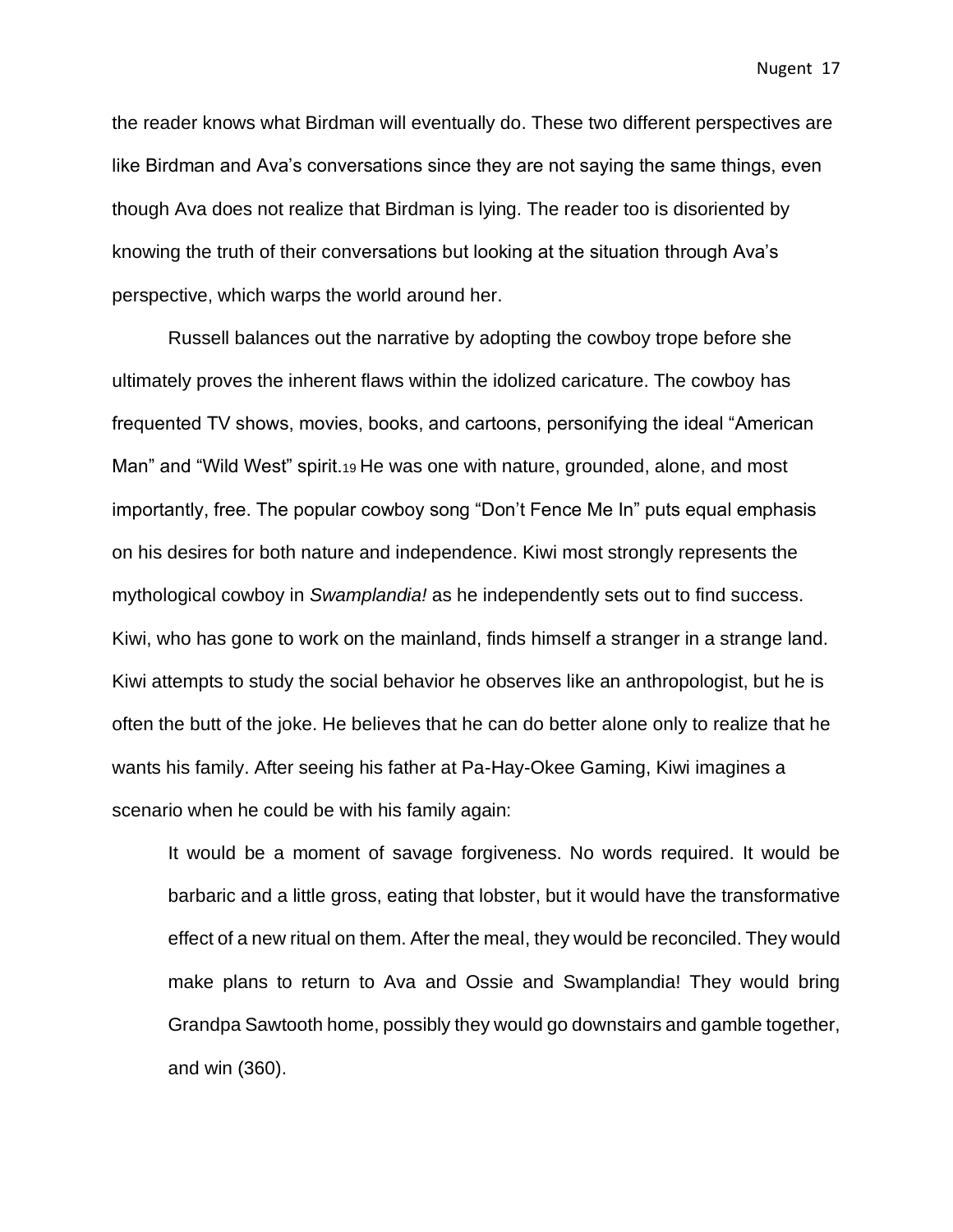Russell changes the cowboy myth in that Kiwi yearns for the urban mainland instead of their rural island. Typically, the Cowboy is at home in the wide-open plains, but the opposite is true for Kiwi. This twist suggests that the mainland has a more feral nature than one might assume given the mainland's foil is the island, a truly natural place. Russell drives this point further when Kiwi is nick-named Margaret Mead by fellow World of Darkness employees. This nickname is significant because Margaret Mead famously studied the South Pacific islands, whereas Kiwi is studying the mainland. The cowboy is proved to be only a myth when Kiwi realizes that the mainland is not what he thought it would be and that he cannot be independent.

*Swamplandia!'s* reckoning with the past is demonstrated with both physical and symbolic gestures that attempt to put the family on a similar footing to the Seminole people. Ava notes the land around was once inhabited by the Seminole people as a direct result of President Jackson's aggressive stance against the Native American inhabitants of Florida. Yet Ava portrays her family in a similar light. Her family may pretend to be Native American but what they really have in common is their attitude towards the government. Ava details that the government had made attempts to turn the Everglades into harvestable land and then sell that fake promise. The Bigtree family moved to the island thinking they would make a fortune harvesting crops, only to find the land was nearly uninhabitable. Furthermore, the land was only getting worse after the Four Pilots of the Apocalypse, named by Russell, planted invasive species on and around the island. Robert Tristam Coffin, author of *Kennebec: Cradle of Americans,*  drew a parallel between the Native American peoples and European settlers: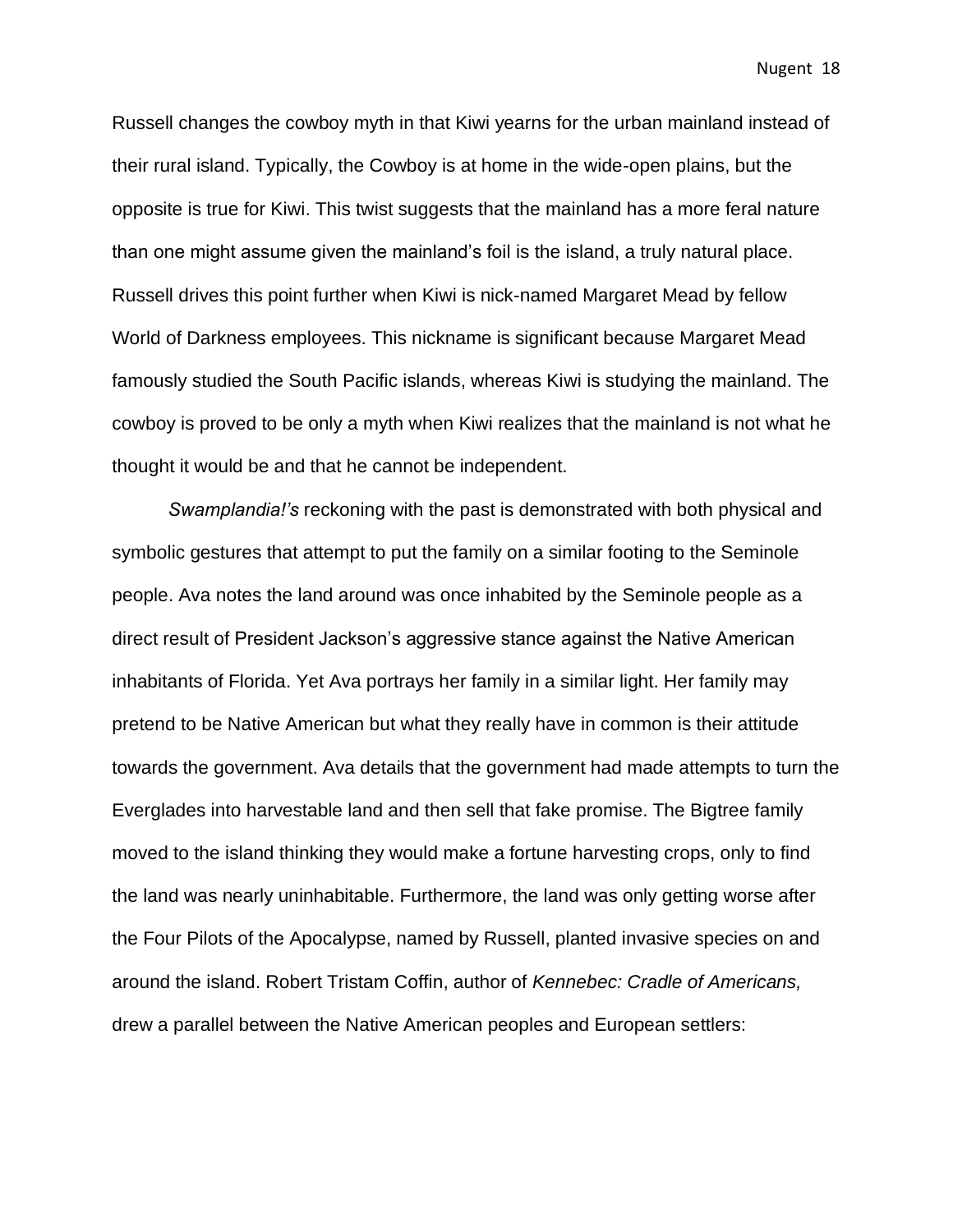[The old ice harvesting tools] were dark with rust and covered with cobwebs… They had joined the flint arrows and the bows that once bent to men along the ancient Kennebec ... Someday our own sons' far great-grandchildren may find among the timers of my friend's house the rusted shards of the electric refrigerator that serves the house today.<sup>20</sup>

Coffin suggests here that the European Settler life had disappeared as the Native Americans had before and eventually our modern ways will as well. This sentiment is the disappearing Indian trope because Coffin places the blame not on people, but rather more vaguely on time. Yet Coffin goes further by making a connection through eras to show a connection. Russell creates a similar narrative that bridges the gap between the seemingly two very different groups: the Bigtree family and the Seminole people. Like Coffin, Russell suggests that the Native Americans and the Cowboy are not too different by suggesting that the family, as the Seminole people, are victims of the government. Of course, the Bigtree are not victims of genocide nor were they forcibly pushed into Everglades. However, Russell draws a connection between the two groups. Coffin differs from the other writers by not romanticizing either the Native American tribes nor the pioneers; rather, Coffin argues they both suffered at the hands of modernity and time. *Swamplandia!* informs the reader that the island had not always belonged to the family and soon the family would not have their home on the island due to the choke weeds that grew and threatened the native flora.

Folklore and traditional storytelling play a major role in *Swamplandia!* as they set up the situation for magical/fantastical events to occur. The reader has certain expectations for how characters will adhere to their given roles: Kiwi as a cowboy and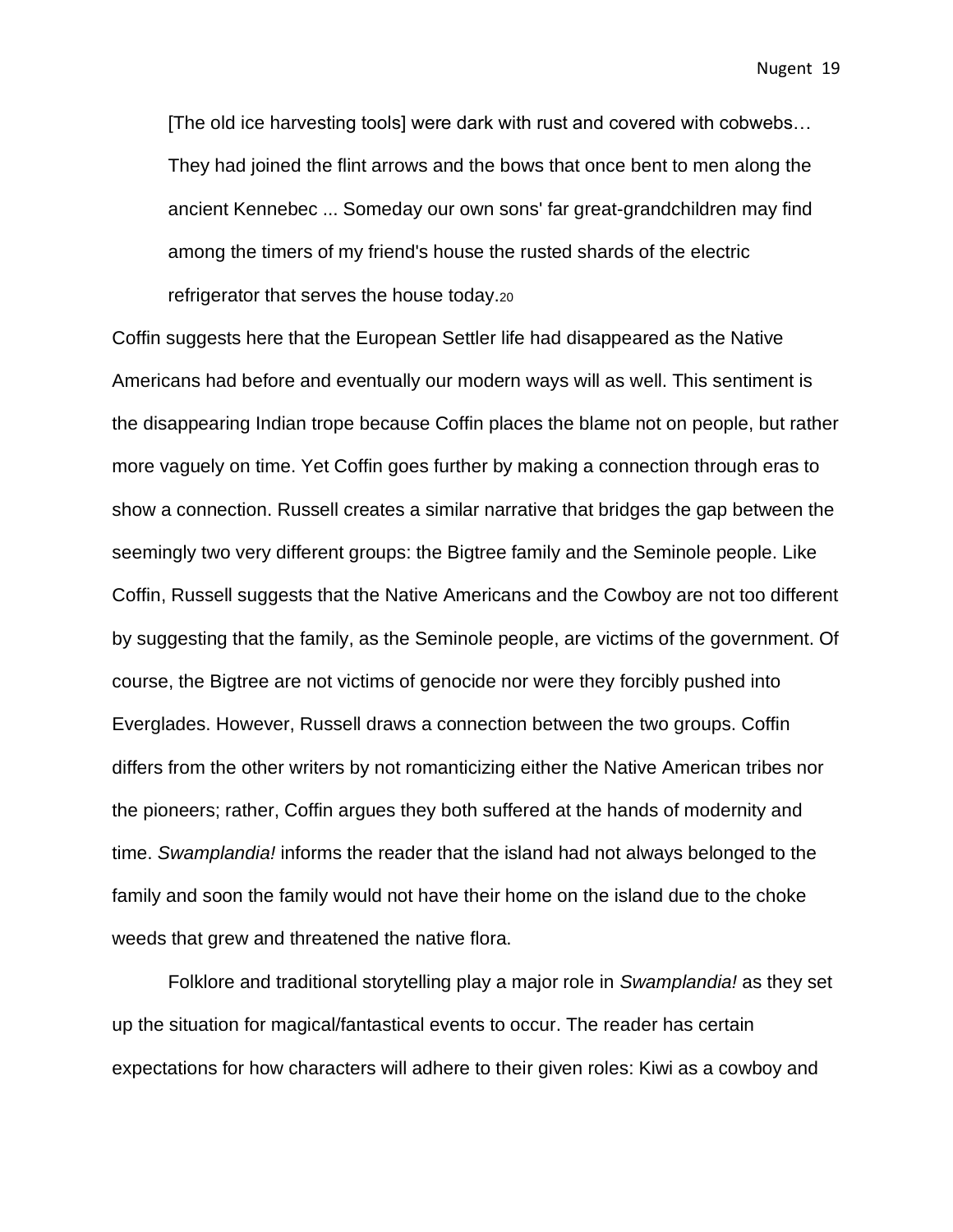Birdman as a navigator, but the characters break from these roles. On a wide scale, Russell changes our Western narrative by changing these narratives of cowboys and fairytales. She does so, however, by focusing on a small region without making generalizations to the rest of the country or even Florida. Russell most notably reflects on Native American culture by the characterization of Birdman and the paralleled dynamic between the Bigtree family and the Seminole people. Yet the reader discovers that Birdman is just a man and the Underworld is just another part of the Everglades. These twists threaten to upset the created fantasy but don't because there is still the possibility of 'what-if' even when the characters question their experiences. Russell utilizes the Everglades and the island to create the setting for the story to take place. Here, magical realism and literary regionalism work off each other because Russell uses the history of the Seminole people and the regional culture to separate the reader for their reality.

#### Ghost

<span id="page-20-0"></span>Death is inevitable. It is a universal truth that everyone will die someday. Our attitudes towards death, however, are not all the same. There are countless beliefs regarding what happens afterlife and if there is life after death. Ghosts, specters, ghouls, and phantoms often appear in literary works because they symbolize the past. Additionally, ghosts are neither dead nor alive, rather, they uncomfortably hover in the in-between. Ghosts are defined as "a soul or specter of a dead person usually believed to inhabit the netherworld and to be capable of returning in some form to the world of the living (EB 1995: 242)." Typically ghosts appear when there is something amiss because according to Derrida, "Spirit is the name given to the entity from which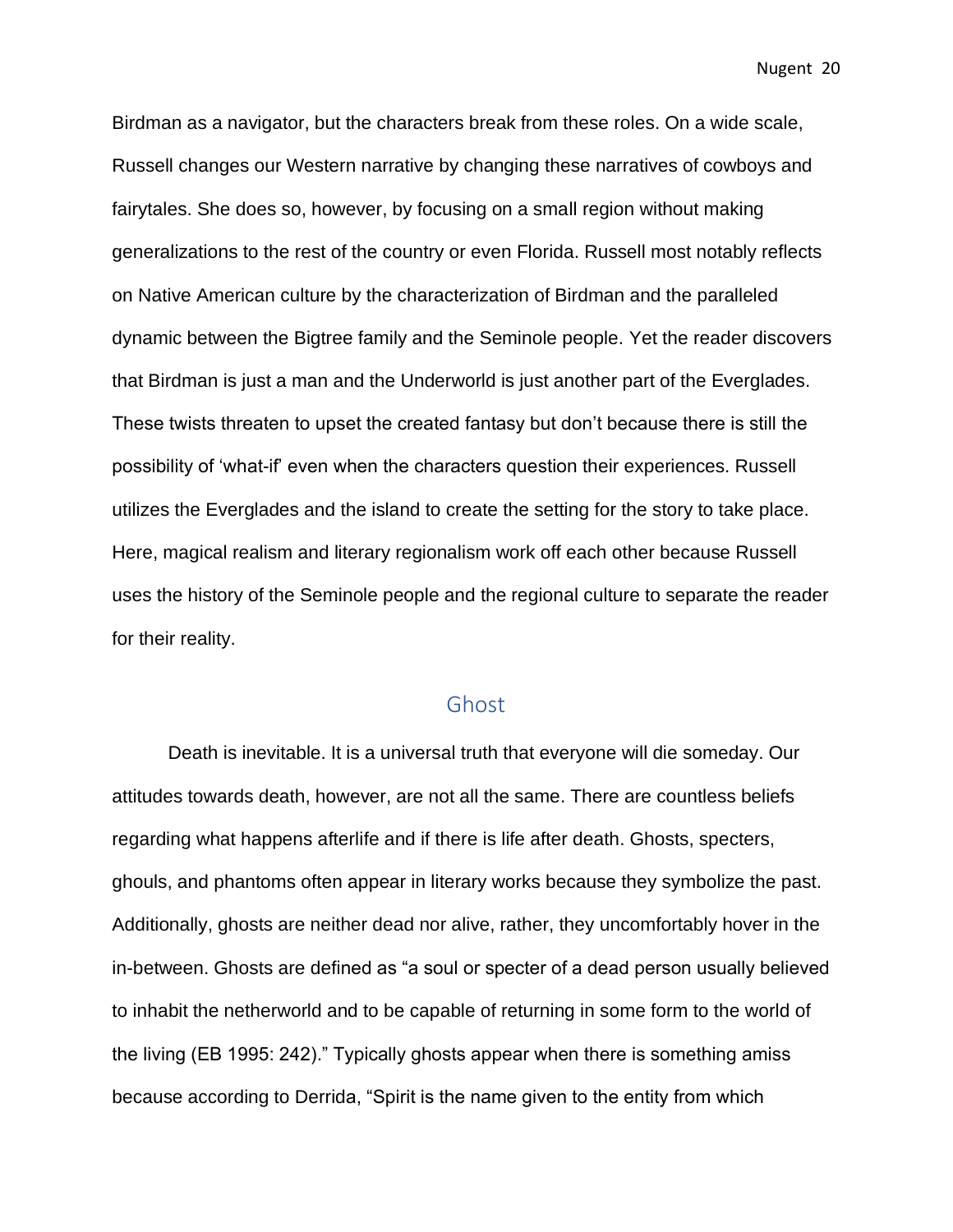lawfulness proceeds (Specters of Marx)." Meaning, their presence becomes known when there is a rift in society. Their authoritarian role forces people to think more about their lives in a way that may expose uncomfortable truths.

*Swamplandia!* too grapples with death and the significance that that death has on the Bigtree family. The ghosts in *Swamplandia!* connect the family to the environment and work to dismantle the patriarch. Ghosts are introduced to the novel when Ava and Ossie turn to a Ouija board after their mother's death in hopes of communicating with their mother's spirit. Eventually, Ossie becomes obsessed with the Ouija board, and everything occult-related as she even believes that she has a "ghost" boyfriend, Louis Thanksgiving, whom she eventually departs with on the washed-up dredge barge. These ghosts haunt the pages since the reader is constantly reminded of the loss which propelled the characters forward.

How their presence is presented is important to defining the story as magical realist, as opposed to horror. Ghosts, for example, in Gabriel García Marquez's *One Hundred Years of Solitude* have a political significance as a reference to the town's refusal to disappear into conformity. Here, the ghosts act as political resistance because the citizens live in a town that is not officially recognized by the national government. In a similar vein, Beloved in Toni Morrison's *Beloved* personifies "not only the spirit of Sethe's daughter; she is also the projection of the repressed collective memory of a violated people.<sup>21</sup> Beloved operates on several dichotomies, being both a child and adult, live and dead. Russell depicts ghosts as a way to move the story forward and to motivate the characters. There are two major ghosts in *Swampladia!* the ghost of Lois Thanksgiving and their mother. These ghosts, however, do not have the same agenda.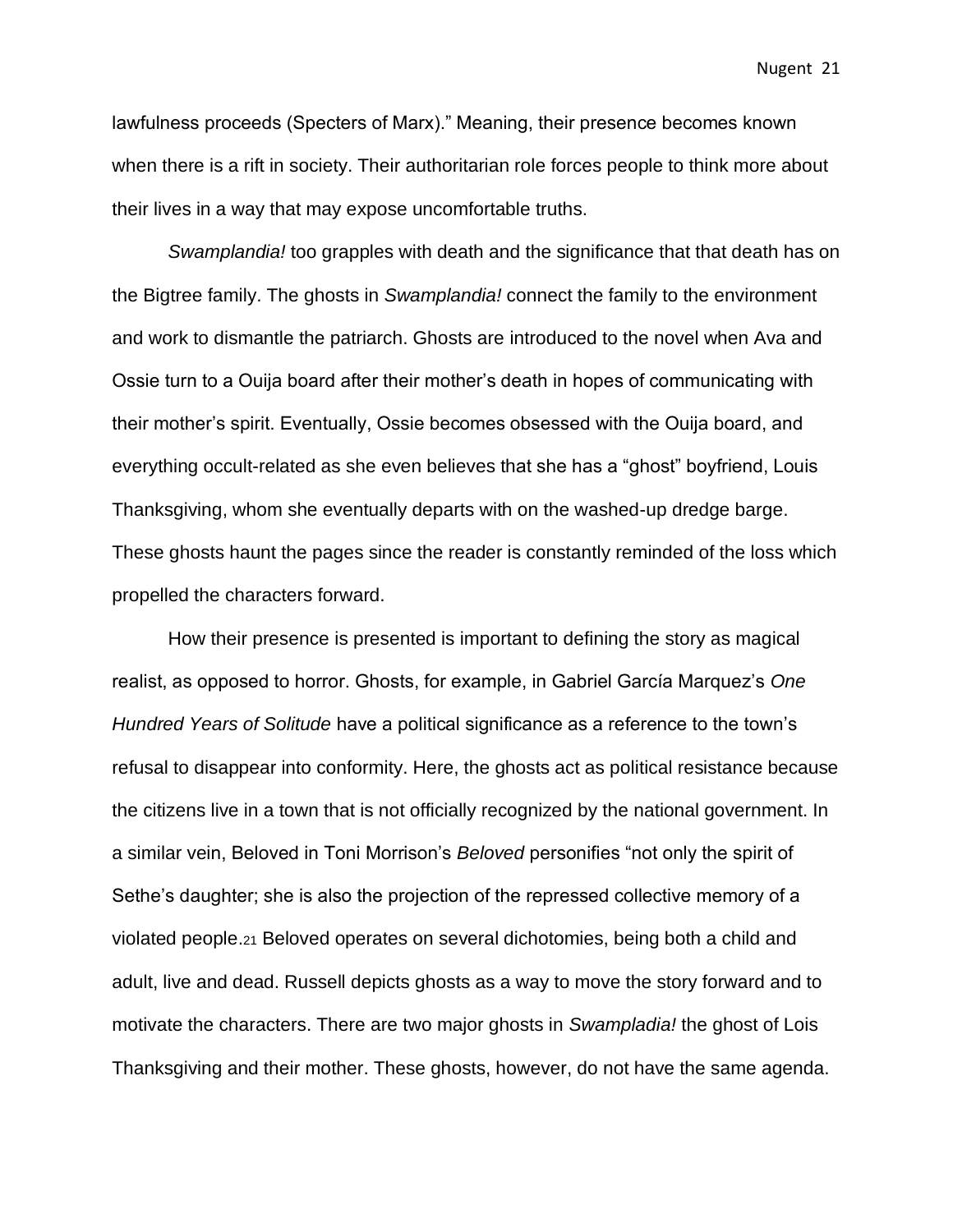Russell writes both magical realism and literary regionalism with the addition of the ghosts because ghosts are often used in magical realist fiction, and sometimes appear in the foreground of literary regionalism.

Ghosts in literary regionalism bring attention to a place by juxtaposing the familiar to the strange. The setting needs to be clearly described in order for the introduction of ghosts to make sense since that setting is then twisted with the inclusion of a fantastical event. Additionally, ghosts insert another perspective as something that is there but not really there. Sarah Orne Jewett's "The Stranger", which is a short regionalist story, is an example of how a ghost can make the familiar landscape strange.<sup>22</sup> The eponymous stranger in the novel is the French wife of a local captain who is at odds with the other locals who cannot understand her and barely even recognize her as human. The strange woman falls ill and in her last moments, her neighbor sees the stranger's late mother sitting at the stranger's bed. The neighbor's gaze places her in the role of "the watcher" while the presence of the ghost brings in an alternative narrative. "The Stranger" emphasizes the fact that the outsider is made even more obvious to the insider since the outsider is not fully recognized by the insider. The main reason why the outsider is cut off is that they are unfamiliar with the history and the cultural norms. *Swamplandia!* uses ghosts in a similar way by making the familiar unfamiliar. The landscape that the family thought they knew is changed with the introduction of ghosts.

Ghost towns occasionally appear in literary regionalism because the towns are imbued with a great sense of history even though there is no one living there. Birdman and Ava come across a ghost town, Stiltsville, on their journey to the Underworld. Stiltsville is a real housing area, however, the town of sorts is located in Biscayne Bay,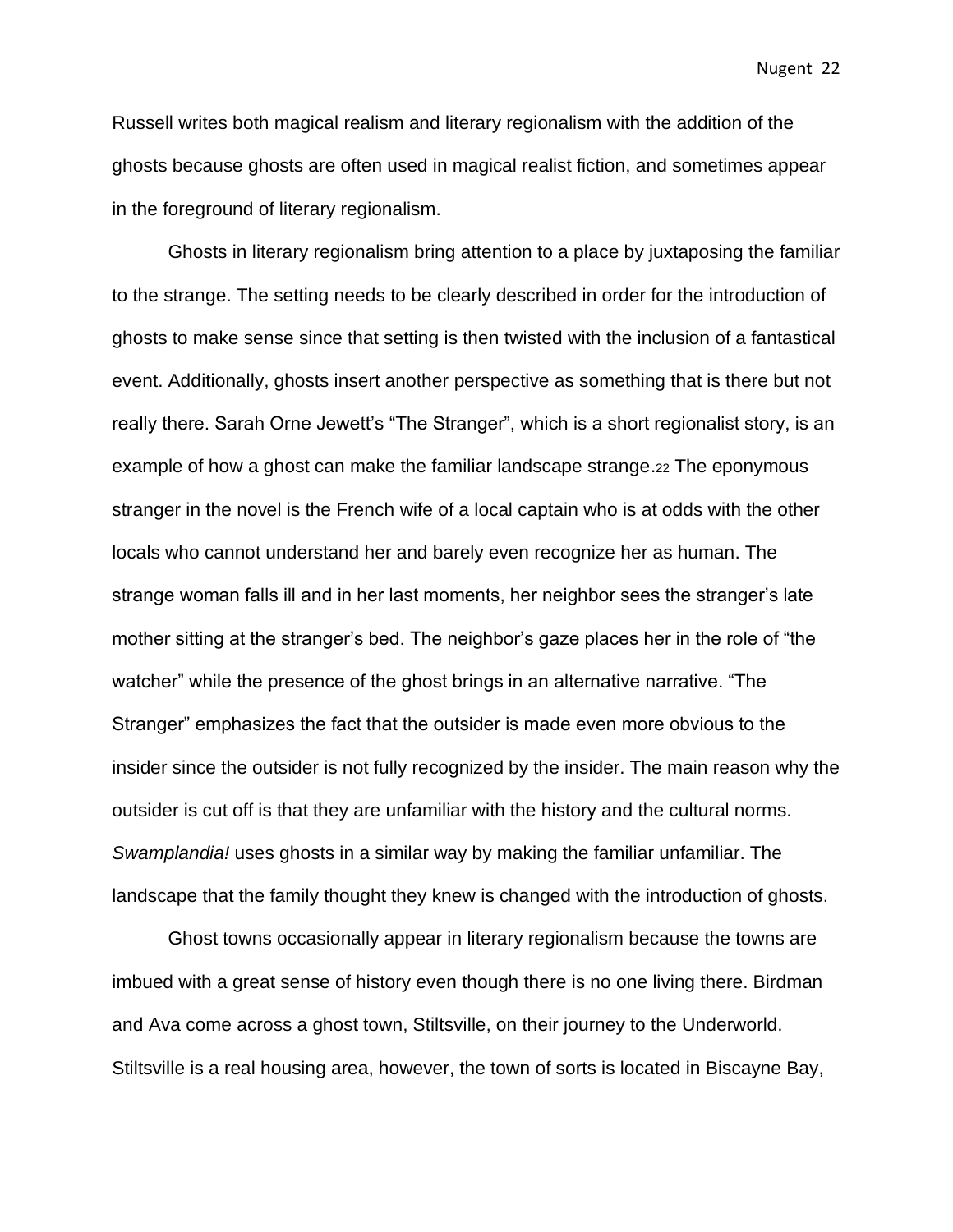not in the Everglades. They approach Stiltsville knowing the not very exciting history of the sudden desertion and expecting to find ghosts. "Do you think anybody lives here anymore?" I asked the Bird Man. "Do you think there are any ghosts here?" "We'll find out (231)." Ghosts are most often found at ghost towns, which are abandoned towns where structures remain but are deserted. American artist Muriel Sibell Wolle famously depicted Western mining towns as ghost towns.<sup>23</sup> Her art drew a lot of criticism from the local people who did not want to see their towns decrepit and empty. Wolle's aim, however, was not to denigrate the current town, rather, to preserve the past by creating historical relics from her understanding of the town's history. Her work drew a lot of attention and inspired people to visit American ghost towns; "Her drawings predicted the structural collapse and anticipated a mountain landscape in which only ghosts and ghost aficionados roamed." The ghosts in *Swamplandia!* further, create a sense of place because the reader is reminded of Florida's history and how easily places can fall apart without the human presence.

The most notable time when ghosts are used to inform the reader of Florida's past is when Lois Thanksgiving Auschenbliss reveals his past life and how he died in the 1930s. The dredge barge washes ashore on the family's island and Ossie soon falls in love with Lois after communicating via a Ouija board. Lois never takes physical form; rather, he possesses her and takes control over her body. Ava witnesses these "love possessions" as she calls them, but Kiwi dismisses these episodes as sexually charged acts. However, the love possessions seem to be more real than Kiwi thought since Ossie was able to operate and navigate the dredge barge under Lois' control. Ossie's possession strips her of her humanity and her identity because she has taken on a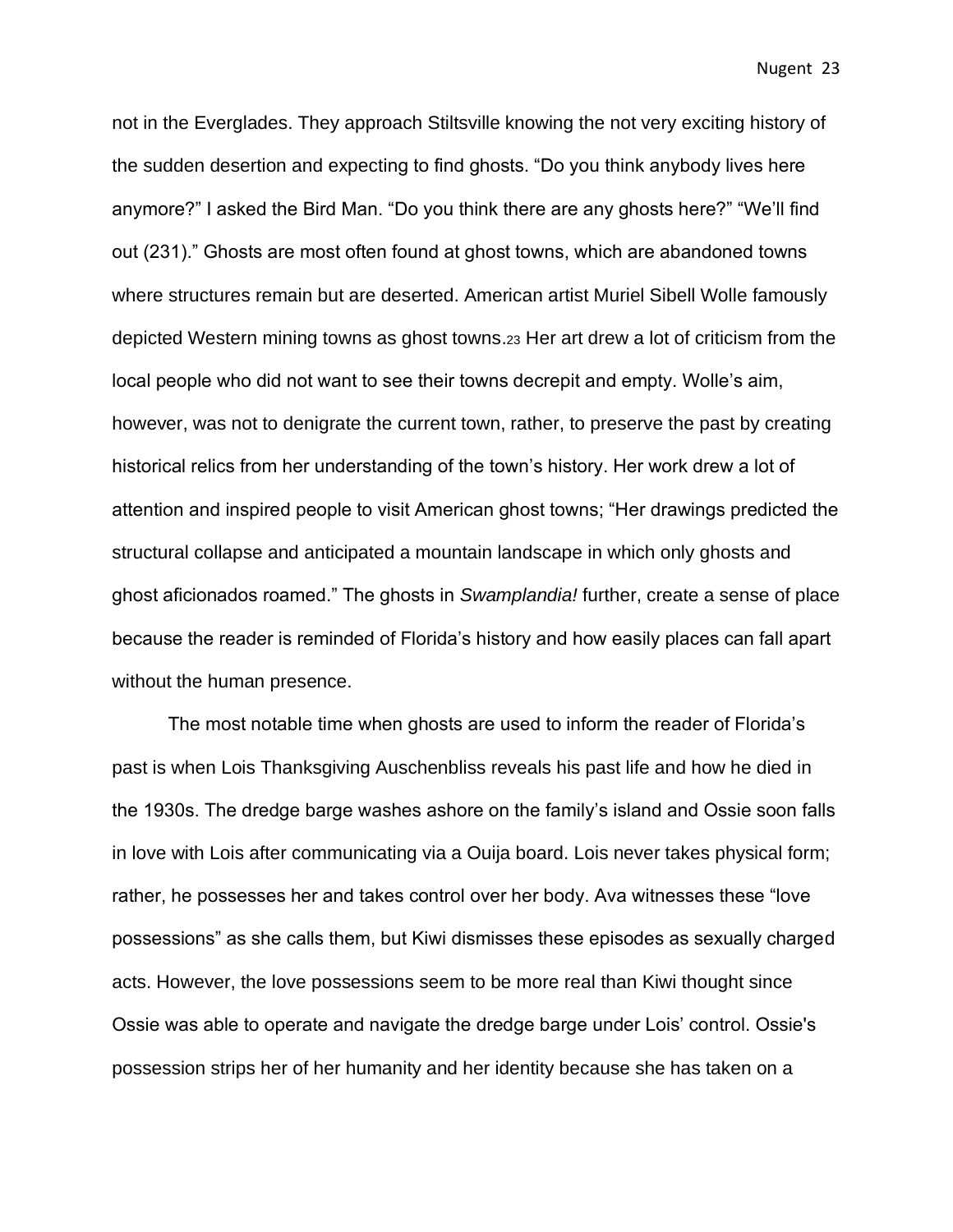spectral identity. Derrida examines in his book, *Specters of Marx*, how ideologies become specters and spirits postmortem:

Once ideas or thoughts (*Gedanke*) are detached from their substratum, one engenders some ghosts by *giving them a body.* Not by returning to the living body from which ideas and thoughts have been torn loose, but by incarnating the latter in *another artifactual body*, *a prosthetic body*, a ghost of spirit, one might say a ghost of the ghost if, as Marx sometimes leads one to think, the first spiritualization also, and already, produces some specter. But a more acute specificity belongs to what could be called the "second" ghost, as incorporation of autonomized spirit, as objectivizing expulsion of an interior idea or thought (158).

Derrida is referring to the afterlife of concepts. The change that happens when information moves from its original source mirrors that of ghostly possession. Derrida reasons that neither the passed along thought nor the host is quite the same after the exchange, rather, they become a new thing, the "second" ghost. Likewise, Ossie becomes that "artifactual" and "prosthetic body" when Lois possesses her, yet she is not entirely Lois Thanksgiving either, rather she is a blend of herself and the ghost. She embodies him because he is then able to use her body to operate and navigate the dredge barge. In this regard, Ossie has now lost her identity as another spirit and ideology has usurped hers. Derrida refers to this process as "second incarnation," which is a religious term and refers to the human acceptance of the Divine Christ or the Holy Spirit. The altered usage for the term allows for other types of spirits because Derrida has taken the term out of its original context. This distinction is important because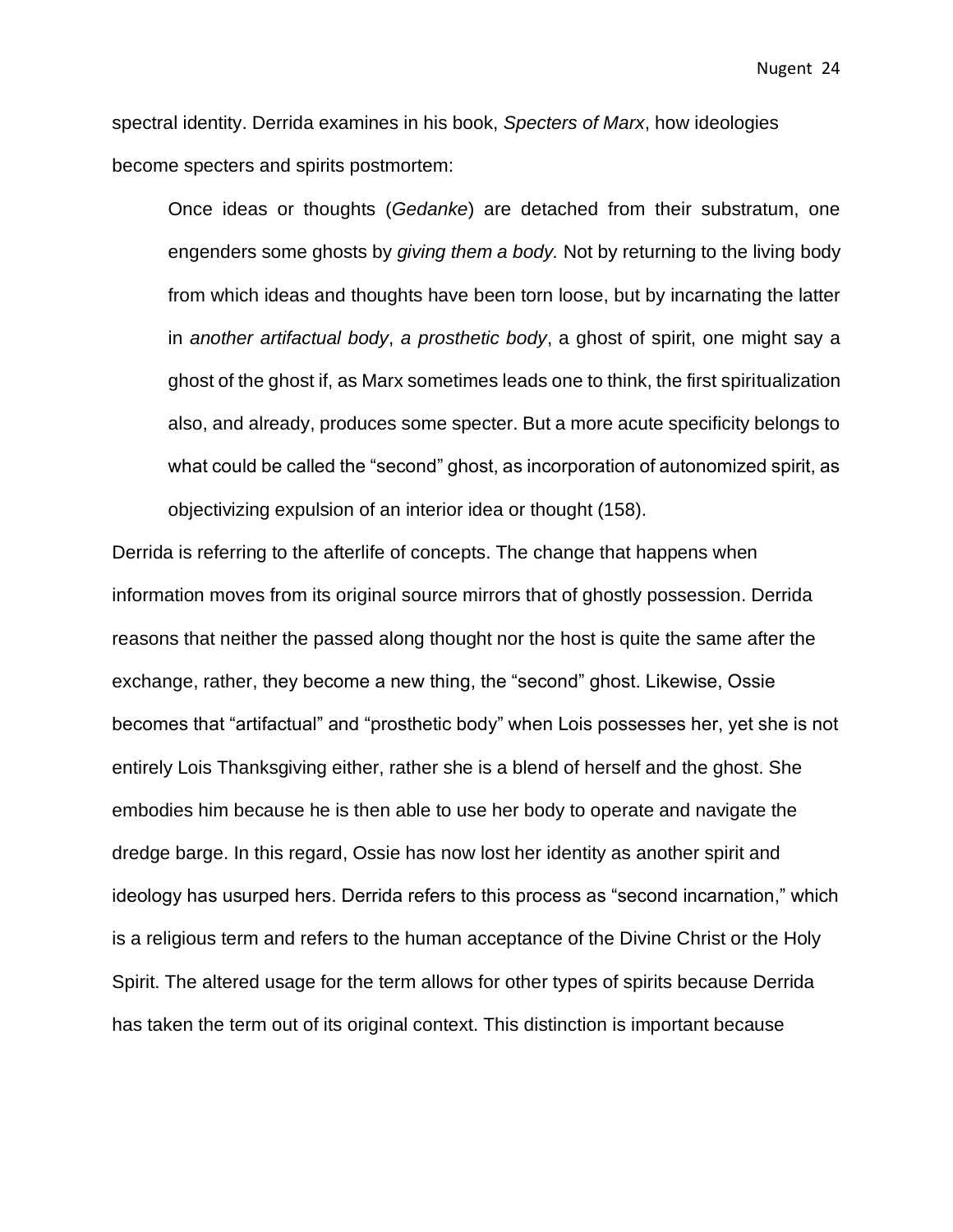*Swamplandia!*'s ghost does not carry a significant religious meaning; rather, they seem more interested in their own agendas.

The transformation from spirit to tangible form, Ossie to Lois, is how her journey to the underworld begins. Ben Okri's *The Famished Road* mirrors Ossie's desire for a new way of life.<sup>24</sup> *The Famished Road* is about a Yoruba family who sacrifices everything in order to save their child, Azaro, from the land of the lead. Azaro's dad's desire is to mesh the dream world with the real world, saying, "We can redream this world and make the dream real. Human beings are gods hidden from themselves" (498). Dad's saying that "Human beings are gods hidden from themselves" theorizes that humans already pertain to a spiritual force. Furthermore, Dad envisions a Utopian like a place where the family is free from all the troubles of reality like hunger and exhaustion. Likewise, Lois promised Ossie they would be together in the underworld. She realized, however, that he was navigating her through the swamp on the same route that the dredge barge had traversed when he was still alive and that she would not be joining him in the underworld after all.

Ghosts in *Swamplandia!* are feminine. Ava and Ossie are the only people to have direct contact with ghosts. Not only that, but the ghosts are dismissed by the male characters as well. The fact that the ghosts interact solely with the female characters creates a divide. Gendering supernatural abilities and senses, however, is not new. Isabell Allende's *The House of the Spirits* is a feminist and magical realist novel that centers around three women, all of whom have supernatural abilities.<sup>25</sup> In *House of Spirits*, the women use their gifts to fight back against the oppressive patriarch: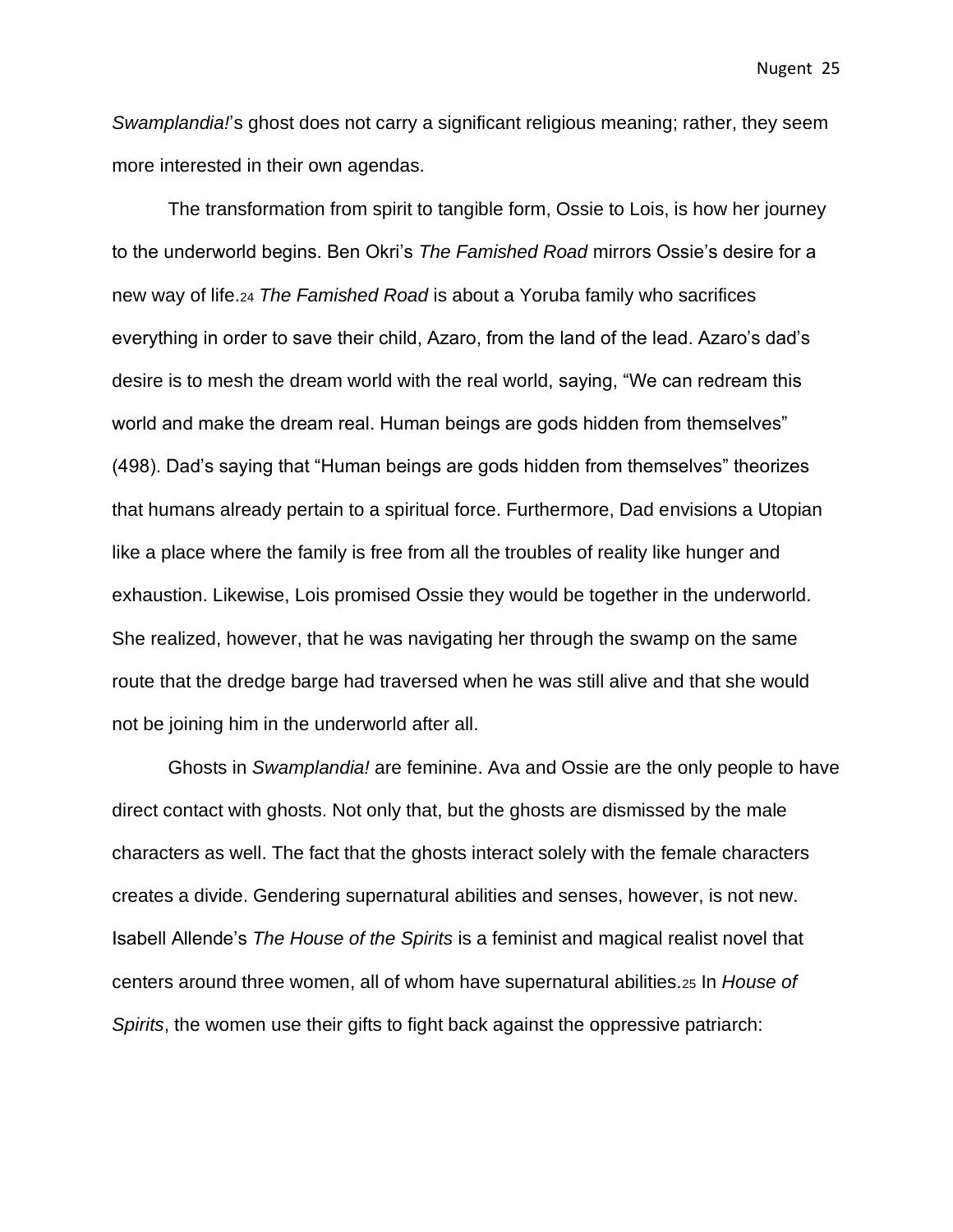In this way [*House of Spirits*] reasserts the primacy of the feminine, and shows how "female intuition" is underpinned not only by a sixth sense (clairvoyance, premonition, and telepathy) but also by a sense of political justice.

Allende connects feminism not only to supernatural events but to justice as well. As mentioned earlier, ghosts appear when there is something wrong. The ability to recognize ghosts in *The House of Spirits* is a strictly feminine activity. As mentioned earlier, Jewett's "The Stranger" focuses on a female relationship, so it is not surprising that the ghost embodies the matriarch. Russell too makes the ghost feminine because the ghost is Ava's mother. Hilola's ghost or spirit appears when Ava is in trouble. Ava had run away from Birdman and was able to evade him by diving into an alligator hole. Her decision meant that she was able to escape Birdman, but she then had to flee from an alligator. In that moment of danger Ava feels a force greater than herself save her:

I believe that [my mother] was the pulse and bloom that forced me toward the surface. She was the water that eased the clothes from my fingers. She was the muscular current that rode me through the water away from the den, and she was the victory howl that at last opened my mouth and filled my lungs.

Ava's encounter with her mother's spirit changes her perspective on the island and the mainland. She realizes that she does not need the island to have her mother. The transformation that Ava goes through was because she was bolstered by her mother's spirit and had an encounter with the marvelous real.

A distinguishing feature that ghosts possess is that they belong to neither the living or the dead, rather, they are stuck in between. From this perspective, the reading takes on a postmodernist perspective as the reader questions social structures.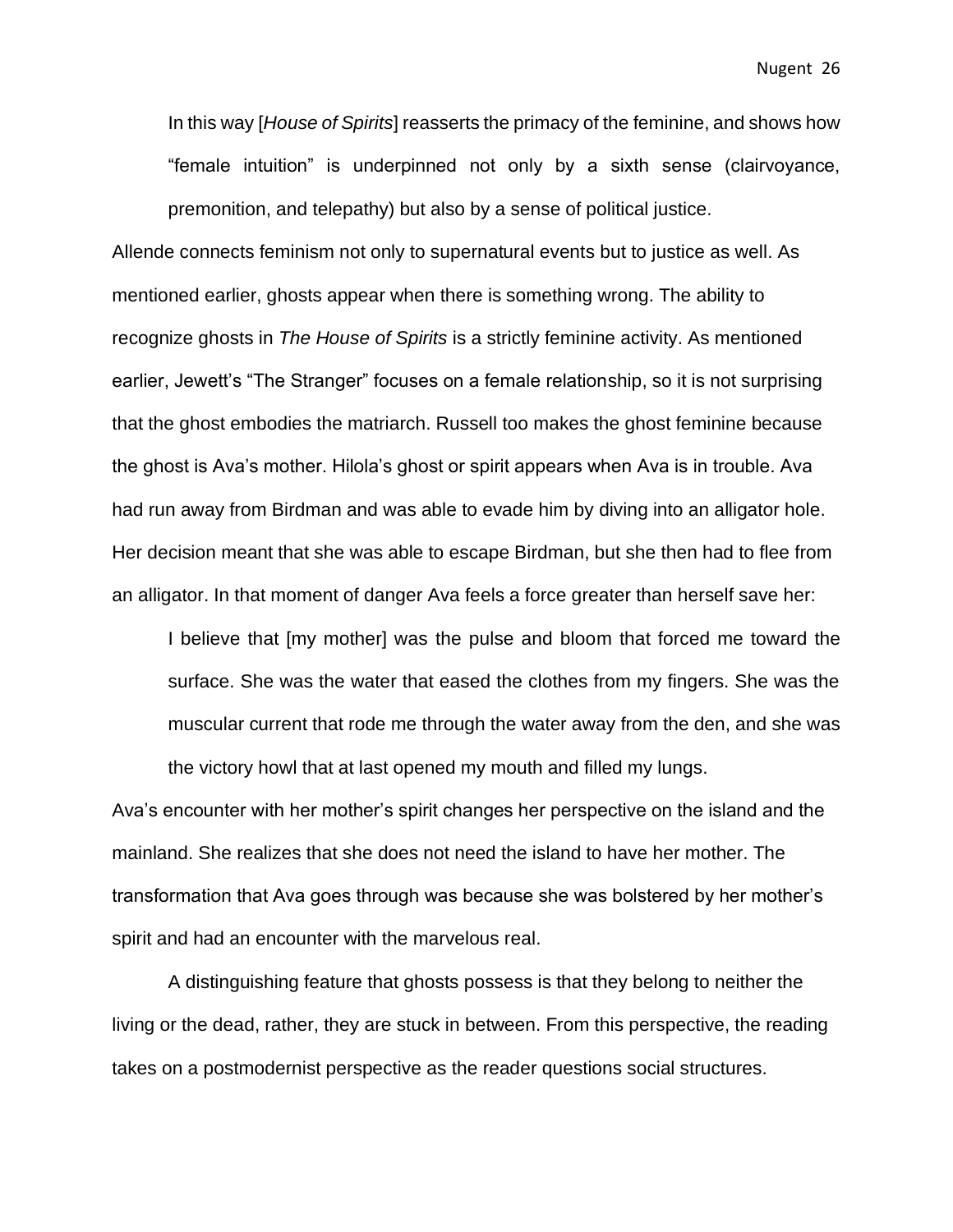Capitalism is certainly featured in *Swamplandia!* since Chief Bigtree struggles to keep the park open after Hilola, the star of the show dies. Most notable was how the tourists reacted to the news of her death. Ava describes that, in a desperate plea to placate the tourists:

The Chief made up a "shut-your-crone-face" conciliation package that we were supposed to give the outraged senior people seeking refunds. The conciliation package contained: a foam alligator hat designed to look like it was eating your head, a crystal flamingo necklace, fifty green and amber Seth toothpicks in a collector case, and a souvenir flipbook of our mother. If you turned the pages quickly enough, Mom moved like a primitive cartoon: first she dove, then her body tore a green seam down the center of the artificial lake… For some reason, the tourists seemed depressed by this trick (26).

The Chief's attempt to recreate his wife fails and eventually people stop going to the park altogether. The family is thus separated after the park dwindles and the family needs new ways to make money. The rupture inspires new developments in character and plot as the family must reconcile with their loss. Kiwi's noted separation to find independent success models that of the Cartesian individual, which is akin to the Cowboy trope. Their individualism is broken when they ultimately come together, as a result of the ghosts. Lois Parkinson Zamora articulates the significance of ghosts to modernity as such:

At the core of this literary system would be the slippage from lamentable instances of individualism to restorations of collective universal subjectivity, which is magical realism is signaled by the spectral presence and in Jungian psychology become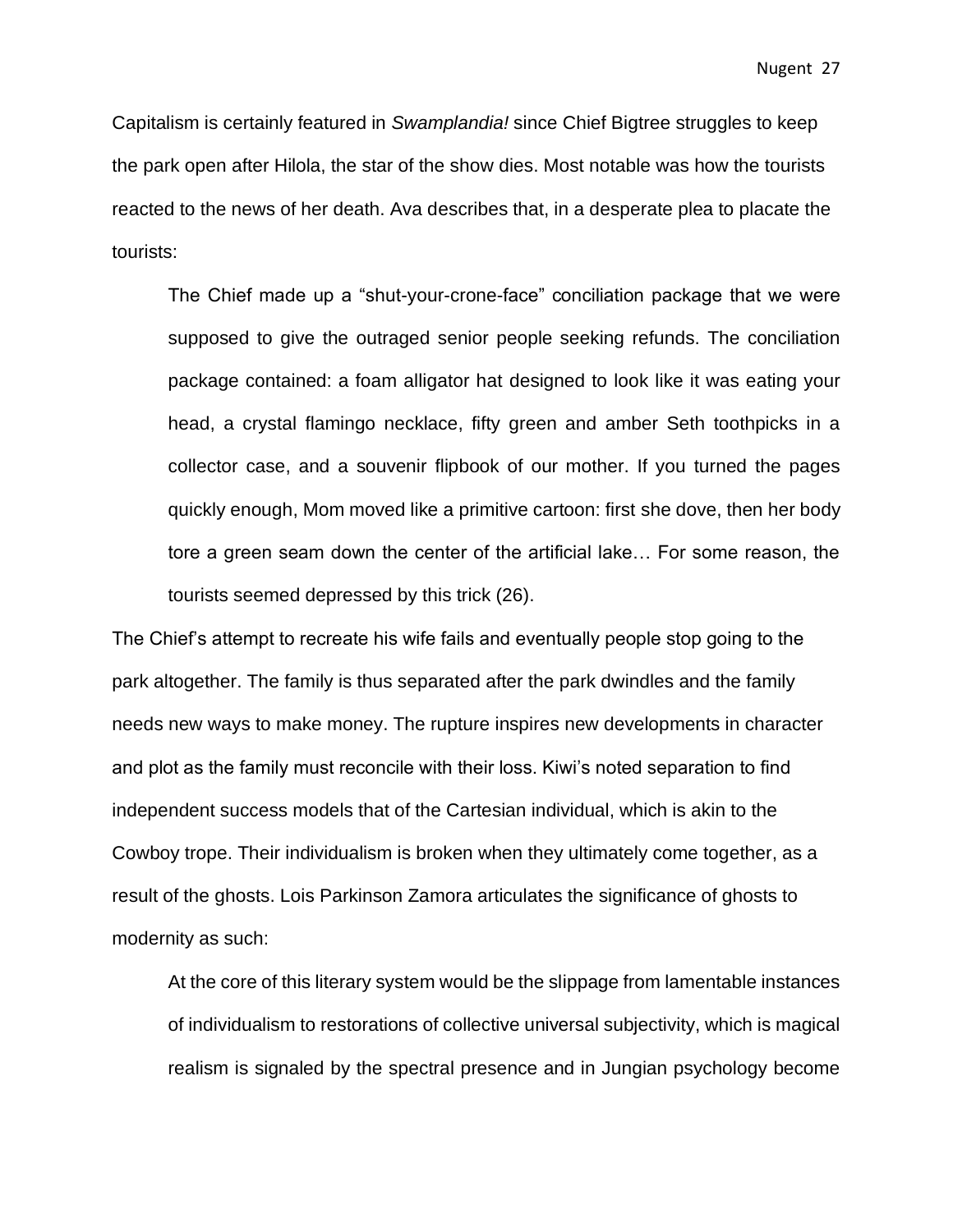archetypes of the collective unconscious. Phantasms thus become postmodern as implicit critiques of modern excesses lodged in the psyche and literary traditions of Western ontology; their counterrealist ciphering is meant to reclaim the universal collective subject as archetypes of a lost harmony.<sup>25</sup>

The universal subjectivity that Zamora describes is eventually achieved in *Swamplandia!* when the family is reunited and have left the park. Their departure from the park marks a break from capitalist excess, of which Zamora bemoans. Ava went from believing that leaving the park would mean disappointing and abandoning their late mother to realizing that the park and her mother's spirit was always with her, "Our Seths are still thrashing inside us in an endless loop (413)."

Ghosts in literature draw a connection to the two genres, literary regionalism and magical realism, because it introduces a new element. Literary regionalism focuses on the difference between the "insider" and the "outsider," but the inclusion of ghosts distorts the difference between those identities. The role that ghosts play in literature is crucial to our understanding of social laws and ethnic codes. As mentioned earlier, ghosts are used to point out when there is an error in society, one that people either purposefully or unconsciously ignore. Using ghosts as a plot devise points to an aspect of a place that we might not have been aware of and with power that transcends explanation.

### **Conclusion**

<span id="page-28-0"></span>Russell structures *Swamplandia!* as both a magical realist and a literary regionalist novel. She draws on Native American folklore that reflects the place as well as imbibing the story with a marvelous tone. Although *Swamplandia!* incorporates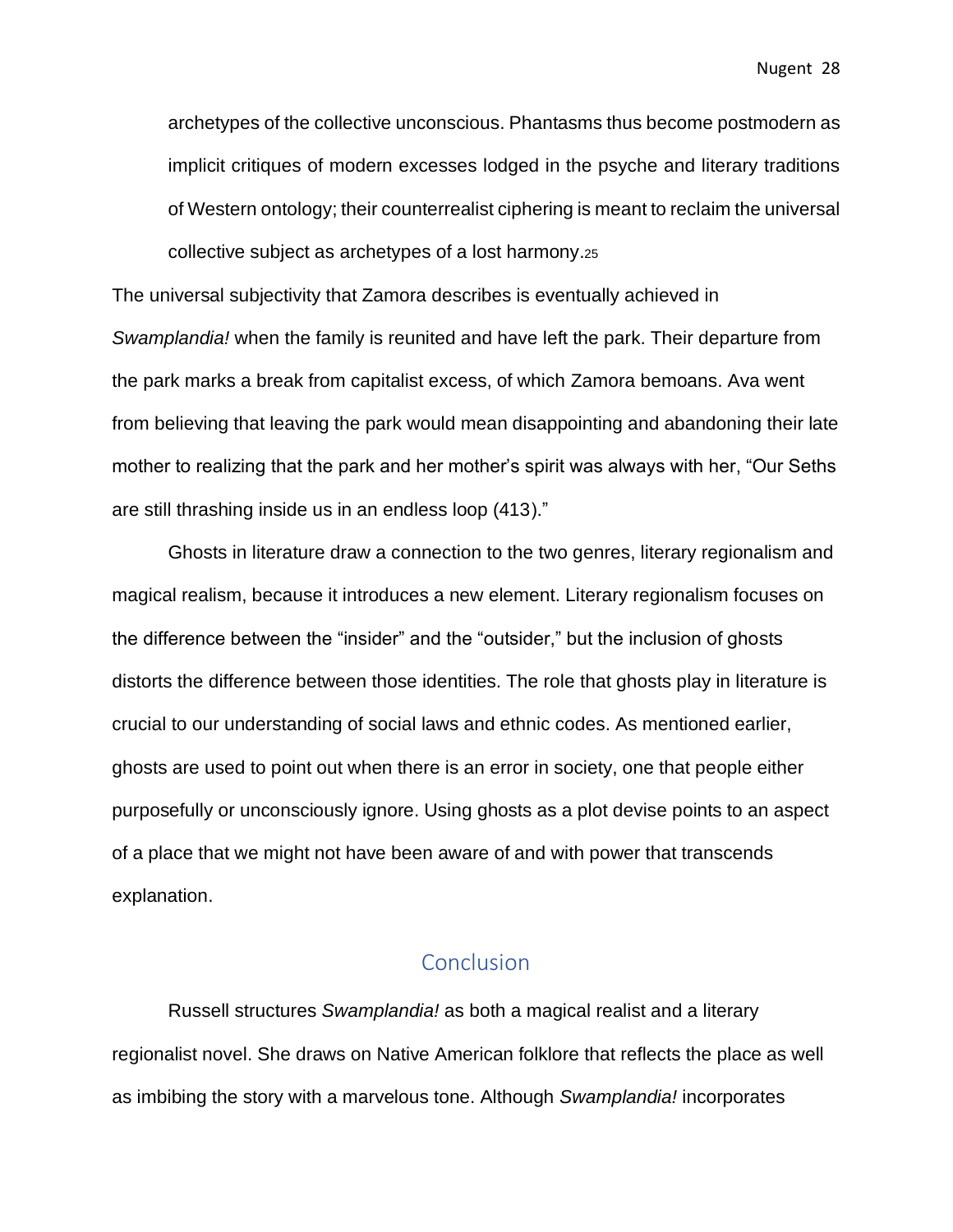Native American folklore, Russell does not directly reference Native American culture to a credible degree, which proves to be problematic in how Russell presents authenticity. Additionally, Russell's inclusion of ghosts asks the reader to suspend their disbelief. The ghosts enhance the setting of the novel because the past has made itself present. I think that Russell successfully intertwines the two genres.

Ultimately, there is a strong indication that magical realism and literary regionalism intersect. The dynamic between the two genres, however, is not equal. Magical realism is literary regionalism but literary regionalism is not magical realism. I would conclude my essay by saying we should identify the similarities between the genres in order to reach a better conclusion of magical realism because then we would have a better idea of how the genres relate to one another. The earlier scholars looked at magical realism separated from other genres. In my work, I believe that we should instead read the genre and see how it intersects with other genres. Although I narrowed my study to how magical realism and literary realism are related, I think that is evidence that there are many other genres simultaneously involved.

I believe that magical realism has a long future ahead and I am eager to read and discover what comes next. Although defining the genre is not a simple task, I believe that instead gives writers freedom to how they chose to interpret the genre. Of course, knowing the history is important but I think that ultimately, magical realism should be used by anyone who wants to.

I chose to place my thesis in Florida because I was drawn to the state's vibrant culture and because of my personal connection. I greatly enjoyed writing the fictional pieces. I had interviewed my family members to find out what they remembered. I was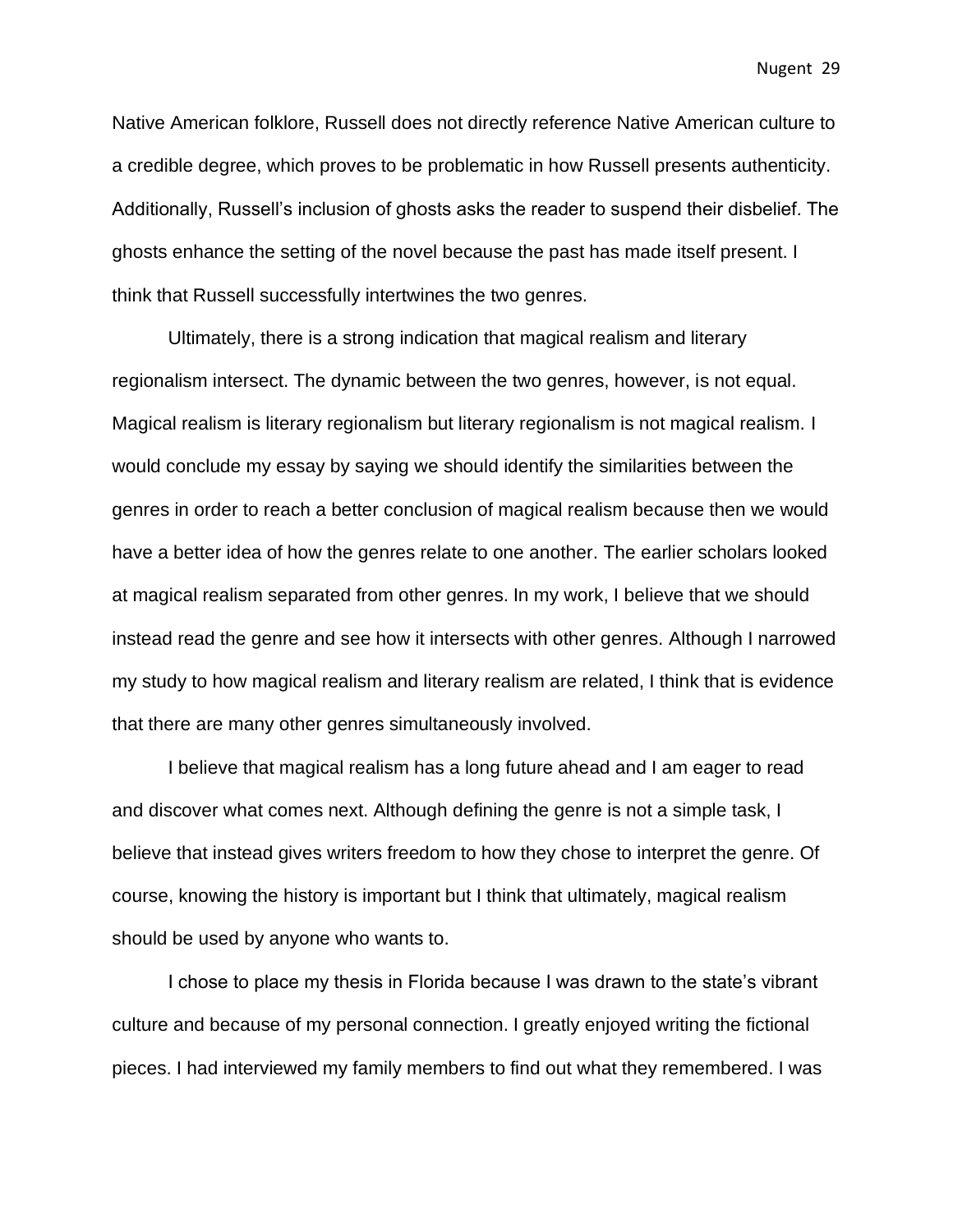not surprised that they had a rather blasé attitude but I was glad that they had a lot of fond memories. I recently visited Miami and the neighborhood where we had lived. The experience was not as inspirational as I thought it might be, perhaps because so much has changed since when we used to live there, myself included.

Upon completing this project, I have decided that my search for a more holistic definition of magical realism is inconclusive. Ultimately, this is an ongoing project.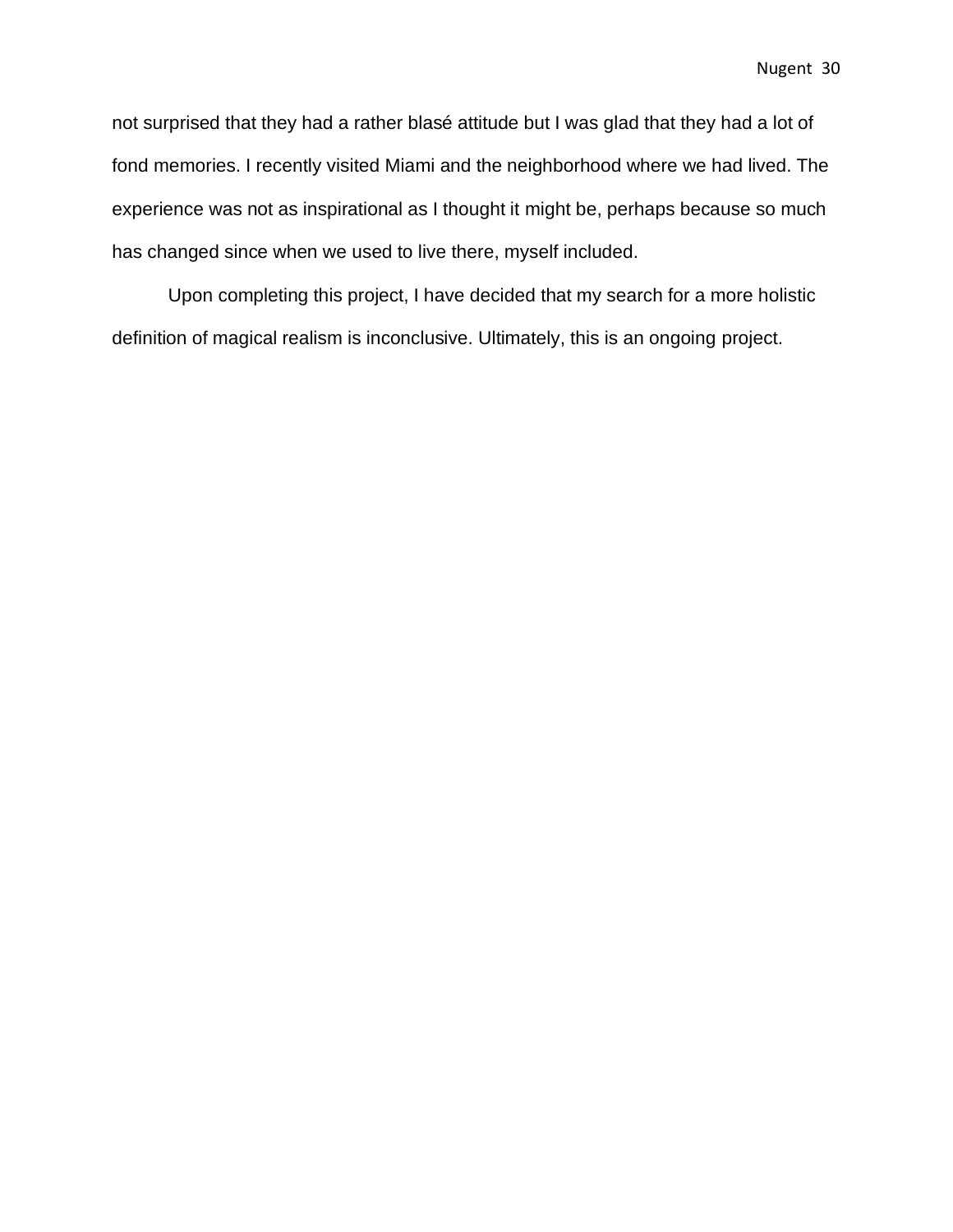### Works Cited

- <span id="page-31-0"></span>• • Russell, Karen. *Swamplandia!* Atlas Contact, 2012.
- • Derrida, Jacques. *Specters of Marx: the State of the Debt, the Work of Mourning, and the New International*, trans. Peggy Kamuf, intro. Bernd Magnus and Stephen Cullenberg (New York: Routledge, 1994).

**1.** Elizabeth Ammons and Valerie Rohy Local Color Writing, 1880-1920, ed. (New York" Penguin, 1998).

**2.** Jack E. Davis, 'Conservation is now a Dead Word': Marjory Stoneman Douglas and the Transformation of American Environmentalism, *Environmental History*, Volume 8, Issue 1, January 2003, Pages 53–76, https://doi.org/10.2307/3985972

**3.** Treadway, Tyler. "Building Reservoir to Cut Lake O Discharges to Begin in May; SFWMD Board OKs 1st Contract." *TCPalm*, Treasure Coast Newspapers, 15 Nov. 2019, www.tcpalm.com/story/news/local/indian-river-lagoon/health/2019/11/14/buildingreservoir-stop-lake-okeechobee-discharges-can-start-may/2564160001/.

**4.** Pittman, Craig. *Oh, Florida!: How America's Weirdest State Influences the Rest of the Country*. St. Martin's Press, 2017.

**5.** "Florida Sunshine Law." *Ballotpedia*, ballotpedia.org/Florida\_Sunshine\_Law.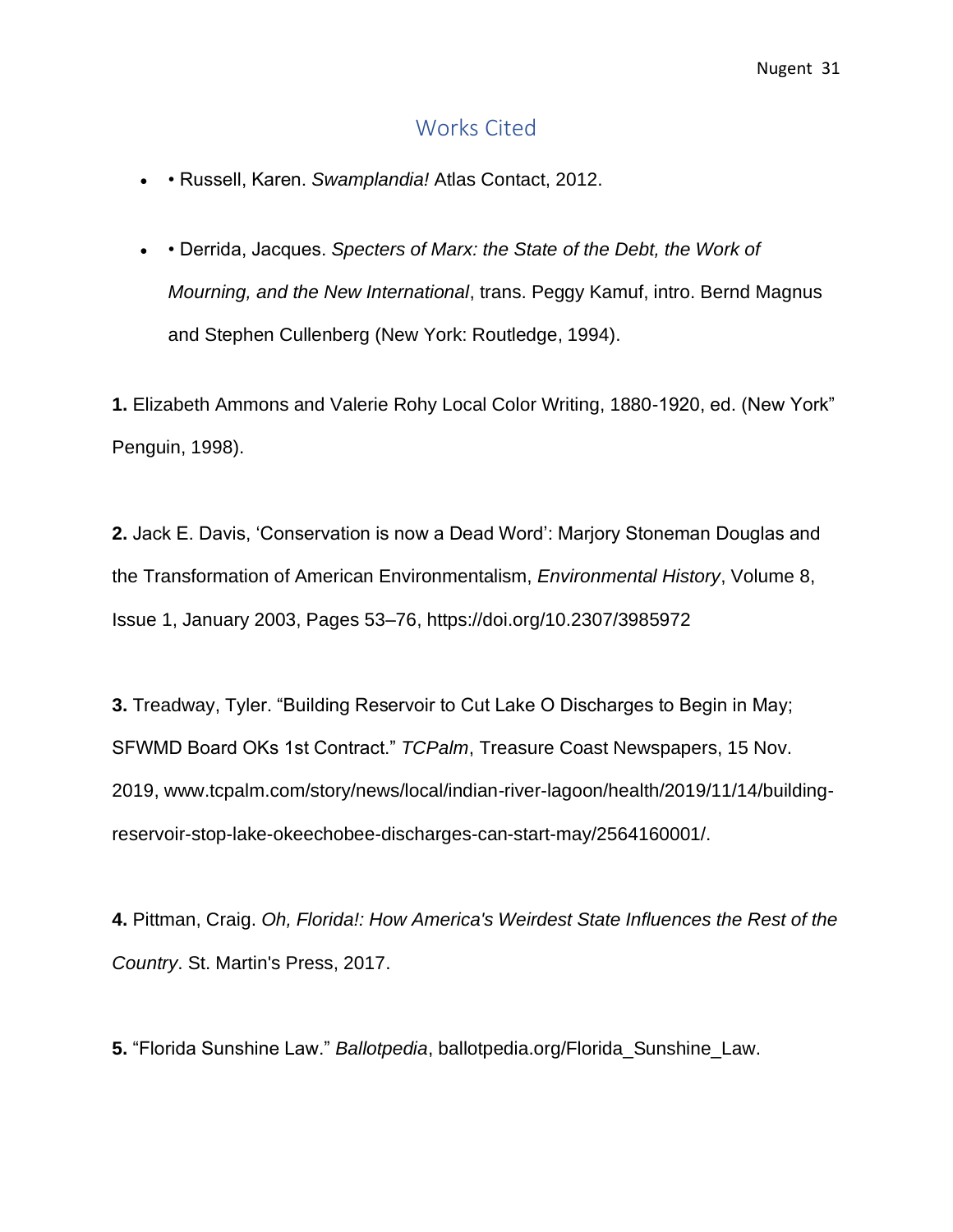**6.** Kirkland, Justin. "90 Days of This Year's Wildest Florida Man Headlines (So Far)." *Esquire*, Esquire, 9 July 2019, www.esquire.com/news-politics/a26899191/florida-manheadlines-2019/.

**7.** McKinney, Kelsey. "What's so Magic about Magical Realism?" *Vox*, Vox, 20 Apr. 2014, www.vox.com/2014/4/20/5628812/11-questions-youre-too-embarrassed-to-askabout-magical-realism.

**8.** Parkinson Zamora, Lois. "Swords and Silver Rings: Objects and Expression in Magical Realism and the New World Baroque." *Asdf*, University of Houston, uh.edu/~englmi/ObjectsAndSeeing\_1.html.

**9.** Flores, Angel. "Magical Realism in Spanish American Fiction." *Hispania*, vol. 38, no. 2, 1955, pp. 187–192. *JSTOR*, www.jstor.org/stable/335812. Accessed 22 Apr. 2020.

**10.** Camayd-Freixas, Erix. "Theories of Magical Realism." *Critical Insights: Magical Realism.* edited Ignacio Lopez-Calvo. Salem Press. New York. pp. 3–14.

**11.** Camayd‐Freixas, E., 'Reflections on Magical Realism: A Return to Legitimacy, the Legitimacy of Return', *Canadian Review of Comparative Literature* **23**(**2**) (1996), p. 580 – 589.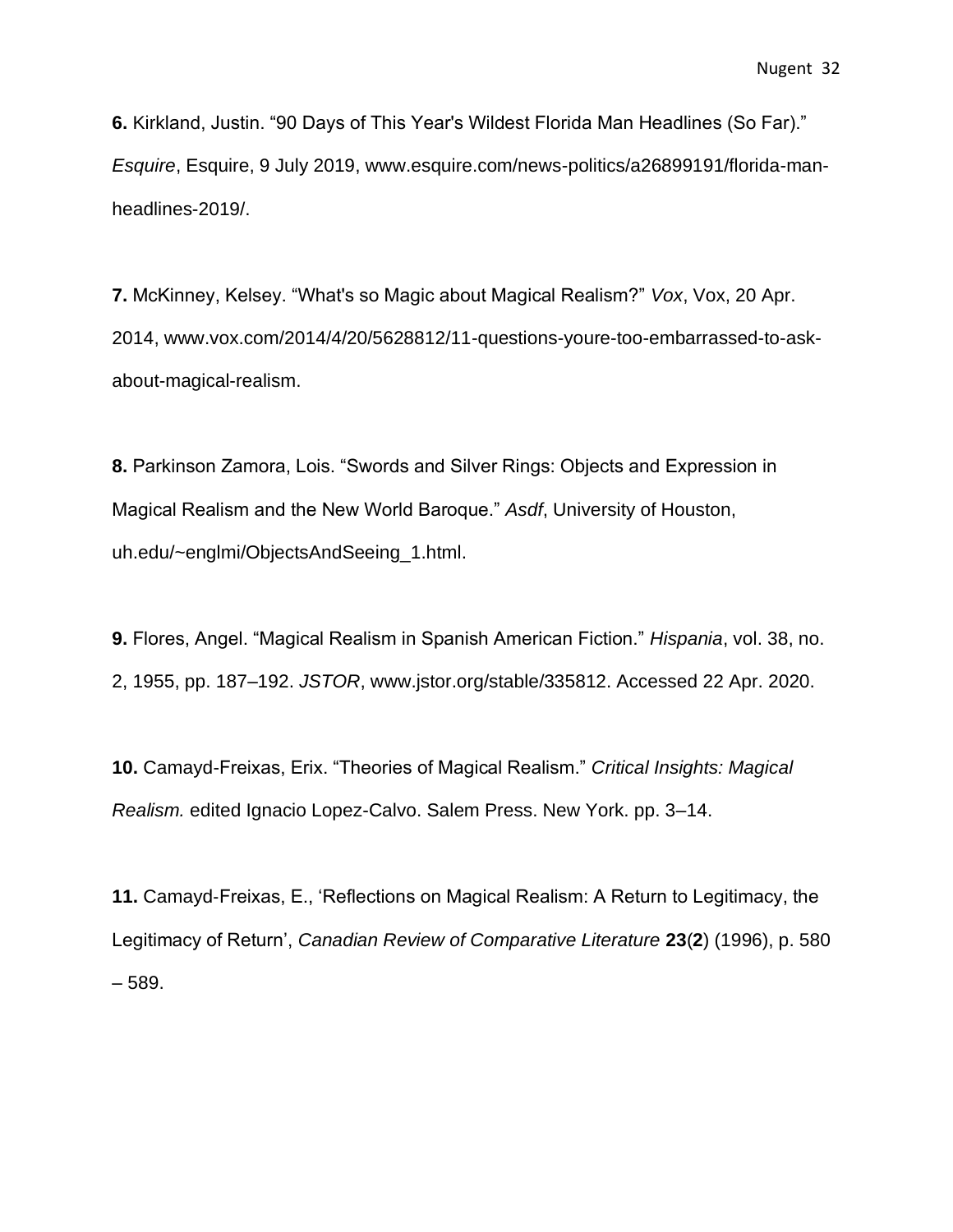**12.** Elswick, Rebecca D. "Magical Realism with an Authentic Voice." *Appalachian Heritage*, vol. 46 no. 3, 2018, p. 103-113. *Project MUSE*, doi:10.1353/aph.2018.0045.

**13.** Juan, Rose Hsiu-Li. "Magic and Realism The Tribal Imagination in Louise Erdrich's Novels". *Magic and Realism The Tribal Imagination in Louise Erdrich's Novels*. Leiden, The Netherlands: Brill | Rodopi, 2010. https://doi.org/10.1163/9789042031166\_014 Web.

**14.** Berry, Brewton. "The Myth of the Vanishing Indian." *Phylon (1960-)*, vol. 21, no. 1, 1960, pp. 51–57. *JSTOR*, www.jstor.org/stable/273734. Accessed 22 Apr. 2020.

**15.** Nicolaas Mink. "A Narrative for Nature's Nation: Constance Lindsay Skinner and the Making of Rivers of America." *Environmental History*, vol. 11, no. 4, 2006, pp. 751–774. *JSTOR*, www.jstor.org/stable/3985801. Accessed 21 Apr. 2020.

**16.** Rieger, Christopher. "From Childhood to the Underworld: Native American Birdman Iconography and Karen Russell's *Swamplandia!*." *Mississippi Quarterly*, vol. 68 no. 3, 2015, p. 399-414. *Project MUSE*, doi:10.1353/mss.2015.0005.

**17.** "Maze of Injustice." *Amnesty International USA*, www.amnestyusa.org/reports/mazeof-injustice/.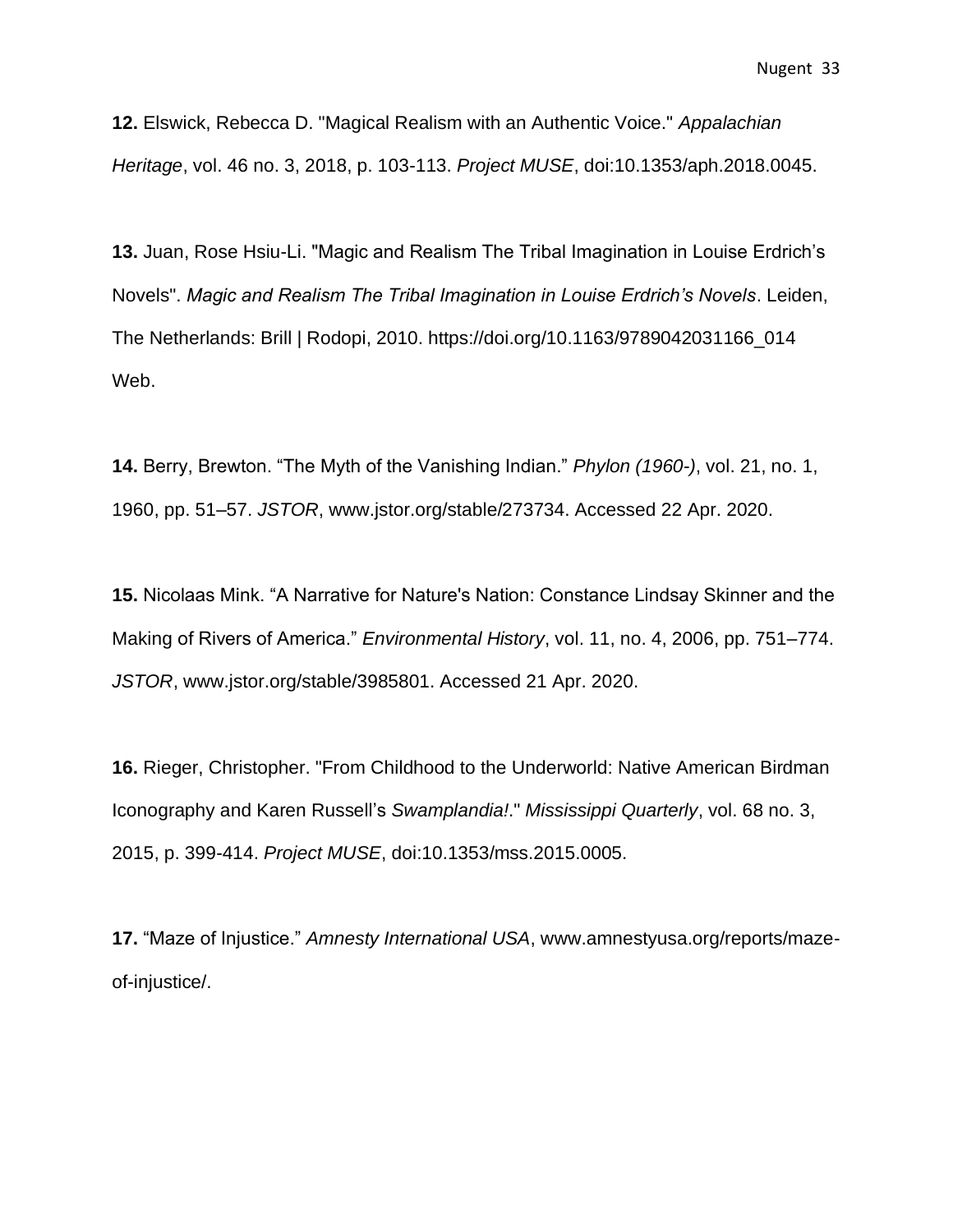**18.** Harris, J. "Absurdist Narratives in the Sunshine State: Comic, Criminal, Folkloric, and Fantastic Escapades in the Swamps and Suburbs of Florida". *New Directions in Folklore*, Vol. 10, no. 1, May 2012, pp. 32-84,

https://scholarworks.iu.edu/journals/index.php/ndif/article/view/1929.

**19.** Fishwick, Marshall W. "The Cowboy: America's Contribution to the World's Mythology." *Western Folklore*, vol. 11, no. 2, 1952, pp. 77–92. *JSTOR*, www.jstor.org/stable/1496835. Accessed 22 Apr. 2020.

**20.** Nicolaas Mink. "A Narrative for Nature's Nation: Constance Lindsay Skinner and the Making of Rivers of America." *Environmental History*, vol. 11, no. 4, 2006, pp. 751–774. *JSTOR*, www.jstor.org/stable/3985801. Accessed 21 Apr. 2020.

**21.** Hart, Stephen M. "Magical realism in the Americas: politicised ghosts in One Hundred Years of Solitude, The House of the Spirits, and Beloved." *Journal of Iberian and Latin American Studies* 9.2 (2003): 115-123.

**22.** Foote, Stephanie. "" I Feared to Find Myself a Foreigner": Revisiting Regionalism in Sarah Orne Jewett's The Country of the Pointed Firs." *Arizona Quarterly: A Journal of American Literature, Culture, and Theory* 52.2 (1996): 37-61.

**23.** Coleman, Jon T. "The Prim Reaper: Muriel Sibell Wolle and the Making of Western Ghost Towns." *Mining History Journal* 8 (2001): 10-17.